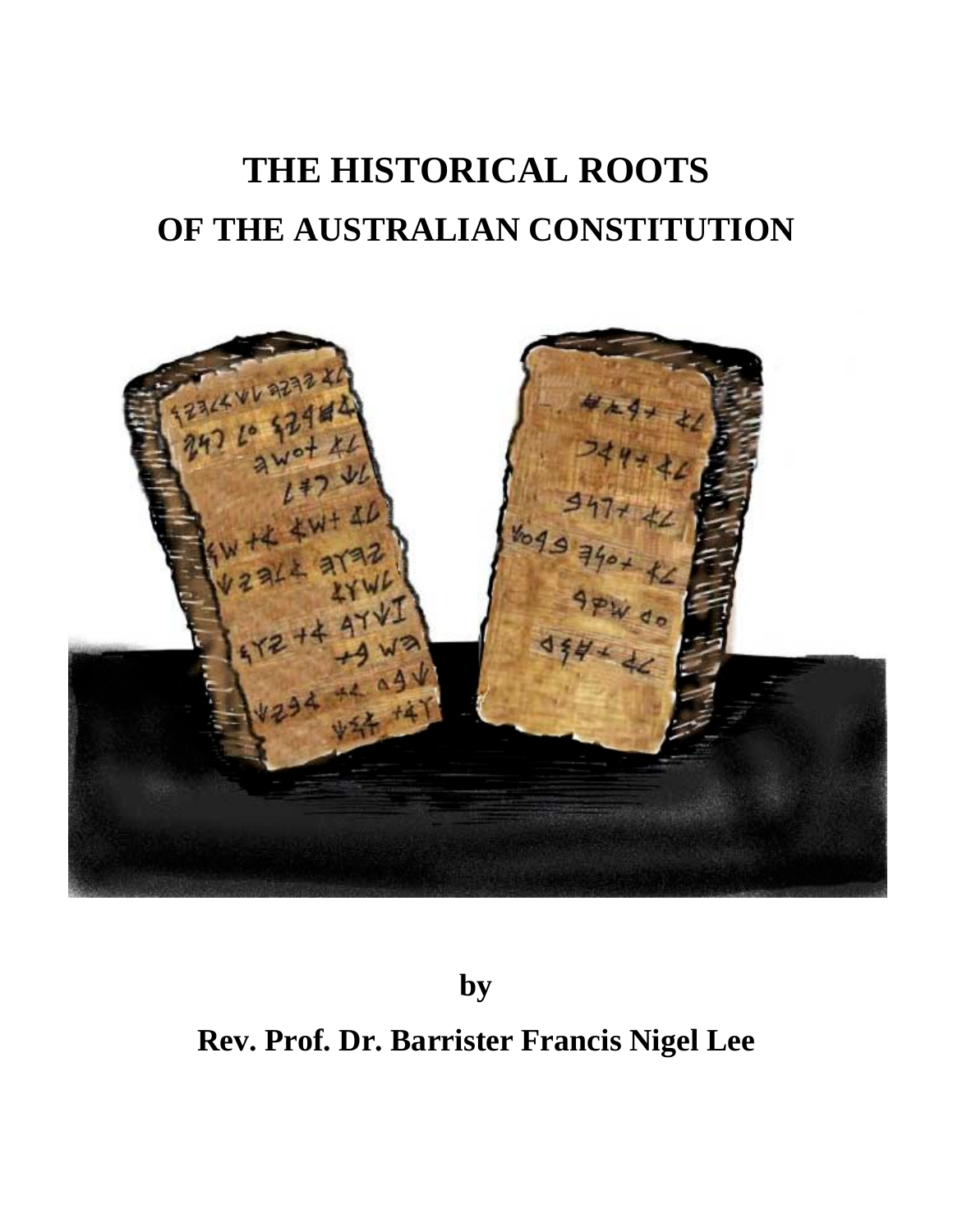Even before the arrival of the Australoids (alias the 'Blackfellows'), several waves of migrants had already come to the World's Southernmost Continent inhabitable by man. One such group was the Negritos, or Mimi people. Traces of their earlier occupancy of Mainland Australia can still be found in the Northern Territory, and near Cairns in Queensland.

Thereafter, various tribes of Australoids (today often called 'Aboriginals'), arrived at different times from the north or from the northwest. They displaced not only one another, but also finally drove off the Mimi Negritos from the Mainland and into Tasmania — where the last full-bloods finally died out about a century and a half ago.

Today, there are at least 4000 living mixed-blood descendants<sup>1</sup> of the Black Tasmanian Negrito or Mimi people. Their ancestors were altogether quite distinct in culture, language and race<sup>2</sup> from those of the present Black Australoids who displaced them.

Already in 1898, Prof. Dr. Alan Carroll (M.A.., D.Litt., Ph.D., D.Sc., *&c.*) — one of the World's greatest ethnologists — published a paper in the *Journal of the Royal Anthropological Society of Australasia*. Dr. Carroll stated: "The present black people [*viz*. the Mainland Black Australians] belong to the neolithic...stone-age and culture.... Previous and older blacks [the ancestors of the Black Tasmanians]...were in Australia in the palaeolithic age and culture.... They...were...very different in all ways to the Australian Blacks" alias those today often called Aborigines. The latter then killed the

<sup>&</sup>lt;sup>1</sup> P. Hoffman: *The Tasmanian Paradox* (in *Discover*, March 1993, p. 4).<br><sup>2</sup> See the art. *Aborigines* in the *Australian Encyclopaedia* (Grolier, Sydney, 1977, I p. 25): "The Tasmanian language group is probably unrelated to the [mainland] Australian languages."

Compare too UCLA Physiology Professor J. Diamond's art. *Ten Thousand Years of Solitude*, (in *Discover*, March 1993, pp. 50f cf. P. 4): "Tasmanians differed from the Mainlanders..., having woolly rather than straight or wavy hair.... Their hair and skin were very dark. They had deep-set eyes overhung by brow ridges; their nose was broad and separated from their brow by a deep groove. Their mouth was wide, the lips full; their cheekbones were prominent.... Our information about their languages is fragmentary, but they spoke five or more languages or dialects with no obvious relationship to Aboriginal Australian languages or to any other languages in the world.... If you ask any anthropologist to summarize in one phrase what was most distinctive about the Tasmanians, the answer will surely be 'the most primitive people still alive in recent centuries'.... Most Tasmanians lived on the coast and yet ate no fish." Here and hereinafter, all emphases are my own — F.N. Lee.

Also see too the art. *Aborigines* (*Australian*) in *The Concise Encyclopedia of Australia and New Zealand*, Horwitz Graeme, Cammeray NSW, 1982 ed., I pp. 136f (hereinafter referred to as *CEANZ*), which mentions some theories that the Black Tasmanians were negritos or pygmies, and which itself claims that "their arts and crafts were not as varied and well-developed as those of the mainland people. The Tasmanians did not possess the boomerang, spearthrower, ground-edged axe or the dingo, and they abandoned the eating of fish some several thousand years ago.... Tasmanian languages differed from the Australian." However, unlike the very black-skinned and woollyhaired Black Tasmanians, the Mainland Aborigines have a "skin colour [which] varies from light to chocolate-brown; hair from brown to black, and from straight to curly; [while] in Central Australia blonde hair is common among children up to puberty, when it darkens."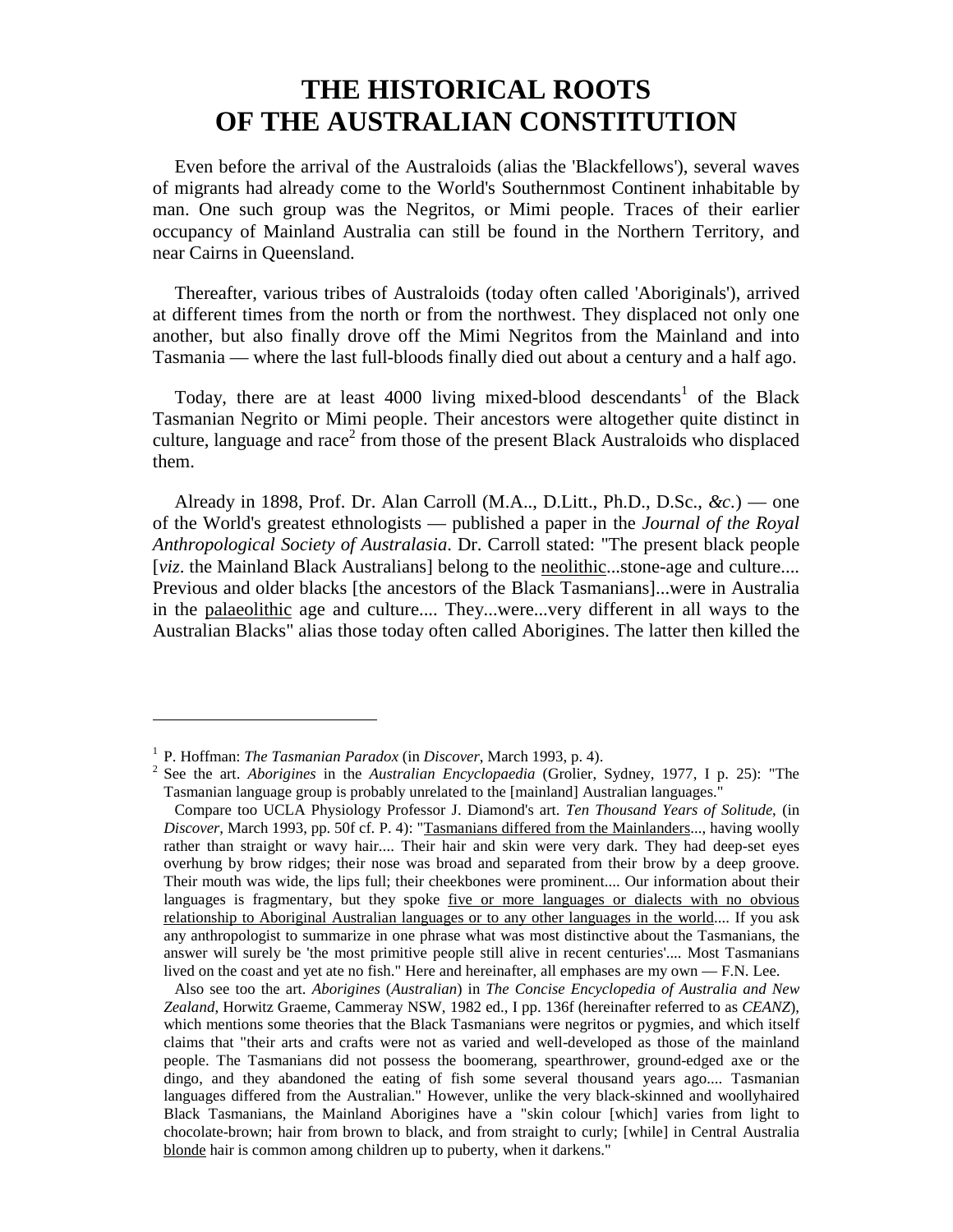men and appropriated the womenfolk of the former.<sup>3</sup>

# **The Marxist Prof. Manning Clark on the Mainland Australoids' oppression of the Negritos**

For years, Professor Dr. Manning Clark was gaining a reputation and being built up as Australia's greatest Historian. In 1962, Clark insisted<sup>4</sup> with some degree of objectivity at the very beginning of his multi-volume work titled *A History of Australia*: "Civilization did not begin in Australia until the last quarter of the eighteenth century.... The early inhabitants of the Continent created cultures, but **not** civilizations.

"The first of these were the Negrito people — short, dark-skinned, curly-haired and broad-nosed — who were **forced** to migrate...by the movement into those areas of people of a higher material culture....

"Later, another people arrived — the Murrayians, who were related to the Ainu in Japan and either **destroyed** the Negritos or **drove** them into the valleys behind Cairns and south into what is now Tasmania. Then in turn the Murrayians were challenged and displaced by the Carpentarians — a people probably related to the Vedda of Ceylon....

"This account is based on [the South Australian Ethnologist] N. Tindale and J. Birdsell's *Results of the Harvard-Adelaide Universities' Anthropological Expedition 1938-39: [re] Tasmanian Tribes in North Queensland* (in *Records of the South* Australian Museum),<sup>5</sup> and H.A. Lindsay's [article] *The First Australians*.<sup>6</sup> Neither the Negritos nor the Murrayians, nor indeed the Carpentarians, made the advance from barbarism to civilization.... The failure of the aborigines to emerge from a state of barbarism deprived them of the material resources with which to resist an invader, and left them without the physical strength to protect their culture." Thus **Manning Clark**.

Even in 1963, Prof. Clark was still reminding people that it was the Negritos who came here first — forced south by "a superior material culture" (namely those from whom Australia's present tribal peoples have descended). Significantly, however with the changing whims of left-wing political hacks and their academic hangers-on, the 'politically-correct' Clark's 1986 "revised...edition" omits this material — and betrays subsequent concessions to the by-then world-wide and still-rising tide of Third-World Anti-Colonialism. Indeed, only much later would his deepening Marxist biases and Communist sympathies be brought to light.

<sup>3</sup> Dr. A. Carroll: *Ethnology of the Blacks*, paper in *Journal of the Royal Anthropological Society of Australasia*, April 1898. Cited and discussed in T. Dare's *Australians Making a Great Nation*,

<sup>&</sup>lt;sup>4</sup> C.M.H. Clark: *op. cit.*, University Press, Melbourne, 1962, I pp. 3f.<br><sup>5</sup> Vol. 7, Adelaide, 1941-43.<br><sup>6</sup> In *Science News*, 43, London, 1957, pp. 54-61. See too N.B. Tindale and H.A. Lindsay's 1954 book *The First Walkabout* (Longmans Green & Co., London, 1954, p. xi & *sqq.*), where they show that the Negrito pygmy natives or Mimi people occupied Australia before the arrival of the later black "tall hunting men" from the north and "were **forced to move**" by them.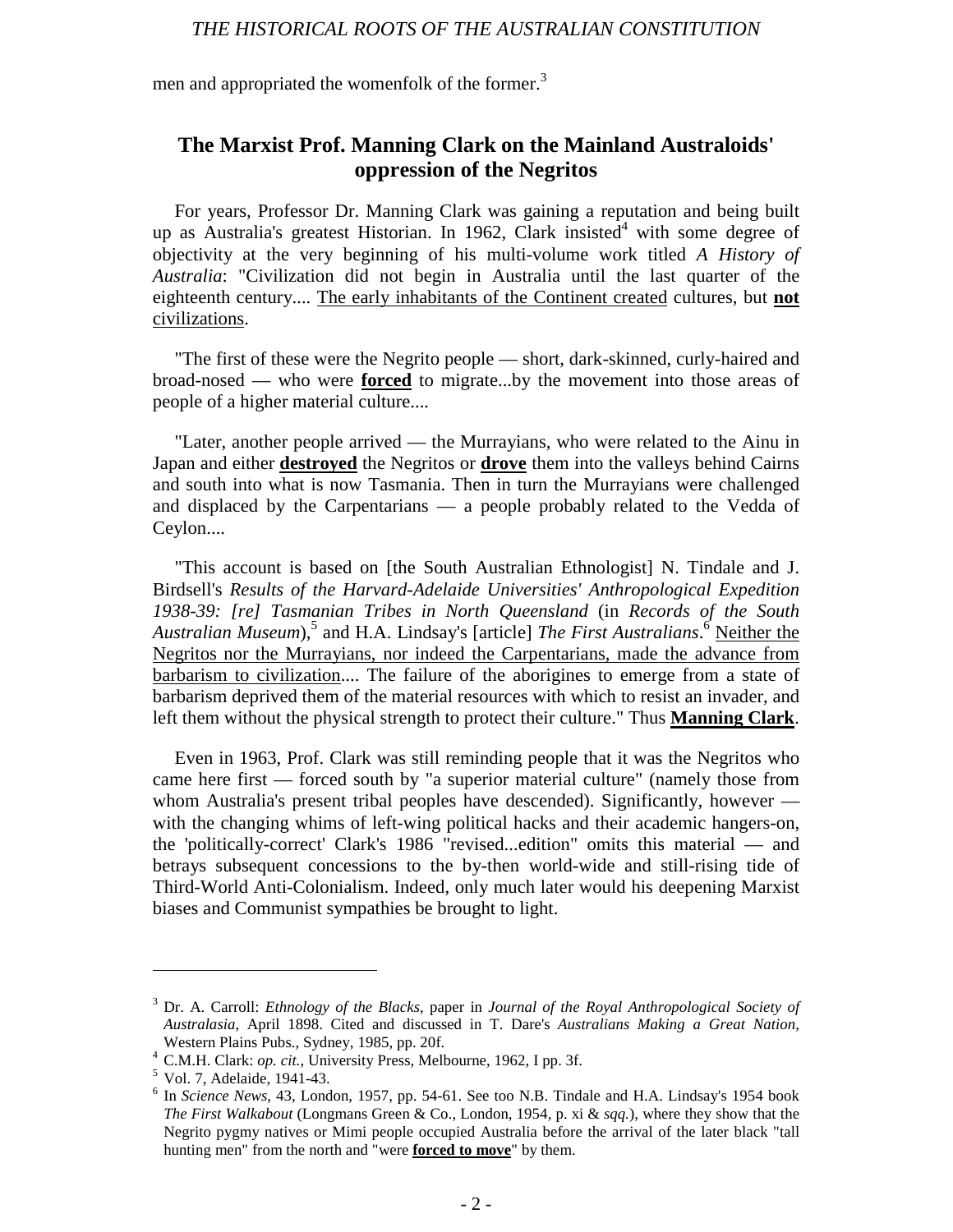Earlier, however, Clark's writings were free from such overt leftist bias. Here, for example, is the relevant section from his original 1963 book *A Short History of Australia* — the section expurgated in subsequent editions thereof from 1969 onward:

"So far there have been four migrations of people to Australia.... The first...were the Negritos, who were **forced** to move south...by people with a superior material culture. They were followed by the Murrayians, a people related to the Ainu in Japan. They in turn were pushed further south in Australia by the Carpentarians, who were related to the Vedda in Ceylon....

"The Negritos became the aborigines of Tasmania; the Murrayians were driven to the east and west coasts of the mainland...; the Carpentarians remained in the tropical fringes of the northern coast.... The fourth [migration]...brought the Europeans."<sup>7</sup> (All emphases mine — F.N. Lee.)

Writing in *New Life*,<sup>8</sup> the eminent Australian archaeologist Dr. Clifford Wilson drew attention to "details of rock art in Kakadu National Park where the oldest known art predates the rise of the sea level some 6000 years ago.... Most images are drawings of highly active people.... Aborigines say the art belongs to an earlier group they call the Mimi people.... This could have an important bearing on the vexed question of Aboriginal land rights."

In 1993, Scott Plowman in the *Sydney Morning Herald* cited the Australian ethnologists N.B. Tindale and H.A. Lindsay — whom Prof. Manning Clark himself had formerly referred to with approval  $\overline{a}$  as regards the ancestors of Australia's Black Mainlanders encountered by Captain Cook in 1770. Of those Black Mainlanders, Plowman then wrote:<sup>10</sup>

"These intruders migrated from Asia and Indonesia...hopping from island to island.... They became the current Australian Aborigines. The little people, who were here first, were harassed and **killed** and continually driven south.... The tall men...left the [Negrito] pygmies isolated...in Tasmania.... It is not sustainable that our current Aborigines can claim first-use land rights.... Did the current original [*viz.* Mainland Black] Australians pay as much respect and compassion to the pygmies' sacred sites, as they [today's Black Mainlanders] demand from the rest of us?" No way!

#### **The Europeans were the first to bring civilization to Australia**

Even according to the leftist Manning Clark, civilization arrived in Australia only with the arrival of the Europeans. The entire Continent of Australia was colonized from 1788 onward chiefly by the Anglo-Celts from England, Ireland and Scotland They were Japhethites — the Caucasian seed or descendants of Japheth, the blessed son of Noah. For Noah had predicted: "God shall enlarge Japheth, and he shall dwell in the tents of Shem" by way of which Jesus Christ the Messiah and His Gospel would come into the World. Genesis 9:27 to 10:5 *cf*. Acts 1:6-8 & 10:1 to 11:19*f* with Isa.

<sup>&</sup>lt;sup>7</sup> C.M.H Clark's *Short History of Australia*, Mentor, New York, 1st ed., Sept. 1963.<br><sup>8</sup> 6th May 1993.<br><sup>9</sup> See nn. 4-6 above.<br><sup>10</sup> *Sydney Morning Herald*, June 10th 1993, p. 16.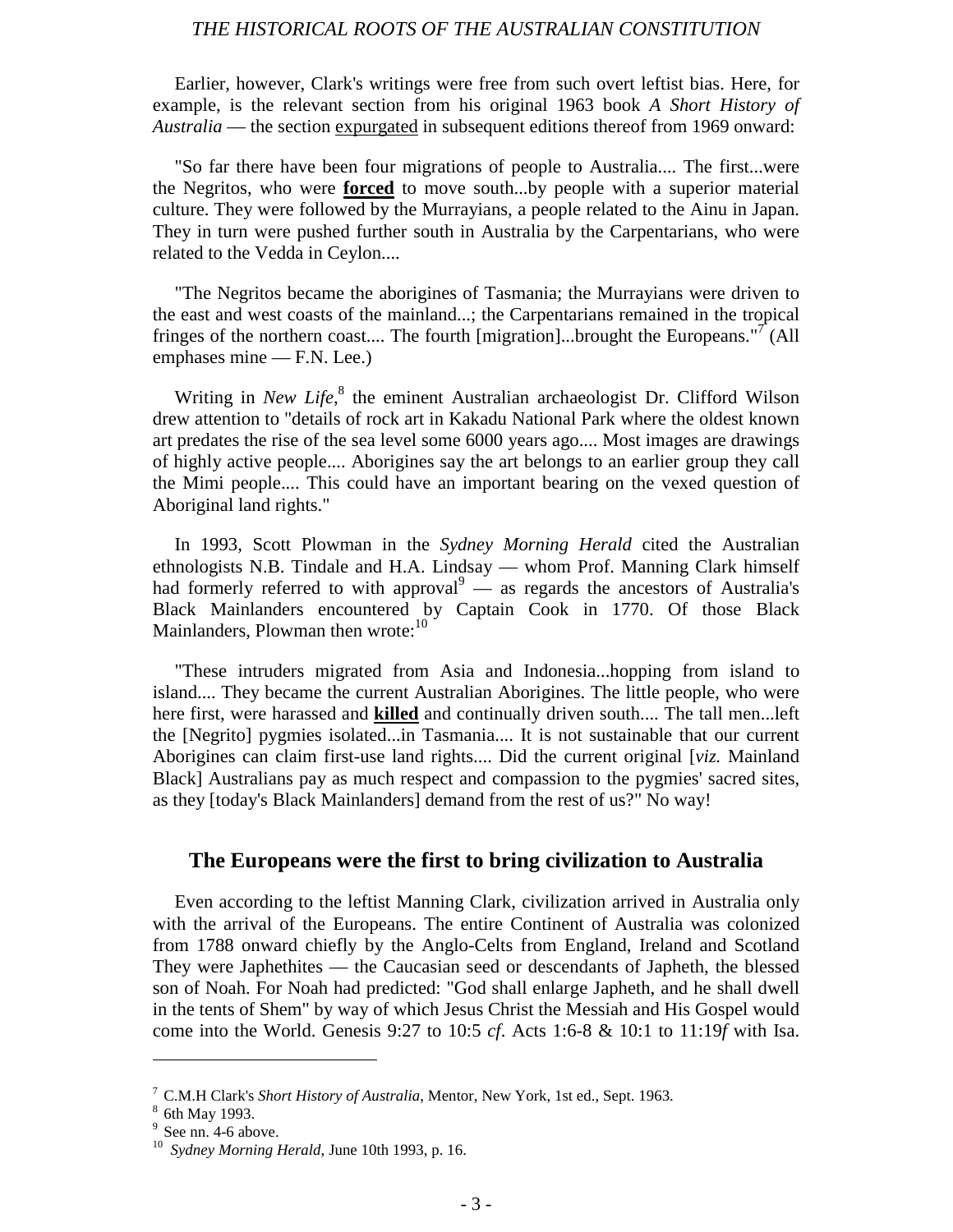41:1-6 & 42:1-12 & 49:1-22*f* & 60:3-5 & 66:12-19*f*. Those Japhethitic Anglo-Celts embraced Christianity; later went forth from the British Isles, and finally settled in the large and spacious "Deepest South" — way "Down Under" in the "Southland" of Australia, under the starry southern sky and its "Southern Cross."

First, they established the mother colony of New South Wales in 1788. After expansion westward — Tasmania was colonized, in 1825. Next, Western Australia was established, in 1829; then South Australia, in 1836. Victoria came into being in 1851; and then Queensland, in 1859.

The Commonwealth of Australia and its Federal Government were constituted by the people of those six States in 1900 and thereafter. The Northern Territory itself was constituted from South Australia already in 1863; later placed under federal jurisdiction in 1911; and soon expects to become the seventh State on the Continent of Australia.

Other Australian territories are found near Asia in the North — and right down to the polar regions in the South. Too, various Australian island dependencies are located all the way from the Indian Ocean in the West — to the South Pacific in the East.

All of the dependencies, states, and territories together comprise the Commonwealth of Australia. After Russia, it is by far the biggest country on our planet. Consisting of the entire Continent of Australia and half of the Continent of Antarctica as well as many off-coast islands — Australia is a (con)federation, and today the largest English-speaking country in the World.

Now the Triune God made the World and all things in it, seeing He is the Lord of Heaven and Earth. From one blood, He made all nations of men — in order that they may dwell on all the face of the Earth. He determined the appointed times and boundaries of their habitation, so that they should seek the Lord. He now commands all men everywhere to repent, for He has appointed a day in which He will judge the World in righteousness by the Second Adam. God assured us of this final judgment, by raising up that Second Adam (Jesus Christ) from the dead. Acts 17:24-31.

God created the first Adam hardly earlier than 4000 B.C. All men who have ever lived, descend from that Adam and also from his wife Eve whom God placed in a garden in Eden near four rivers in Mesopotamia, with God's Law written on his heart (Eccl. 7:29 *cf*. Rom. 3:14*f*). So the theories that Black Australians are '(ab-)origin-al' to Australia, or that they have lived in that Continent for at least 25 000 to 40 000 years, is radically false. Genesis 2:7 to 11:9*f*.

When the Most High God divided to the nations their inheritance and separated the sons of Adam, He set the boundaries of the people according to the number of the children of Israel — His very Own covenant people. Also the Israelites were tainted by sin. However, in their case they also received God's special revelation and His statutes in Holy Scripture to guide and to preserve them. Deuteronomy 7:15*f* & 32:8.

By His grace, the Almighty permitted especially Gomer and his descendants, as the first-mentioned sons of the blessed Japheth, to dwell in the tents of the Lord God of the Shemites as the covenant people. So, God's revelation in general — and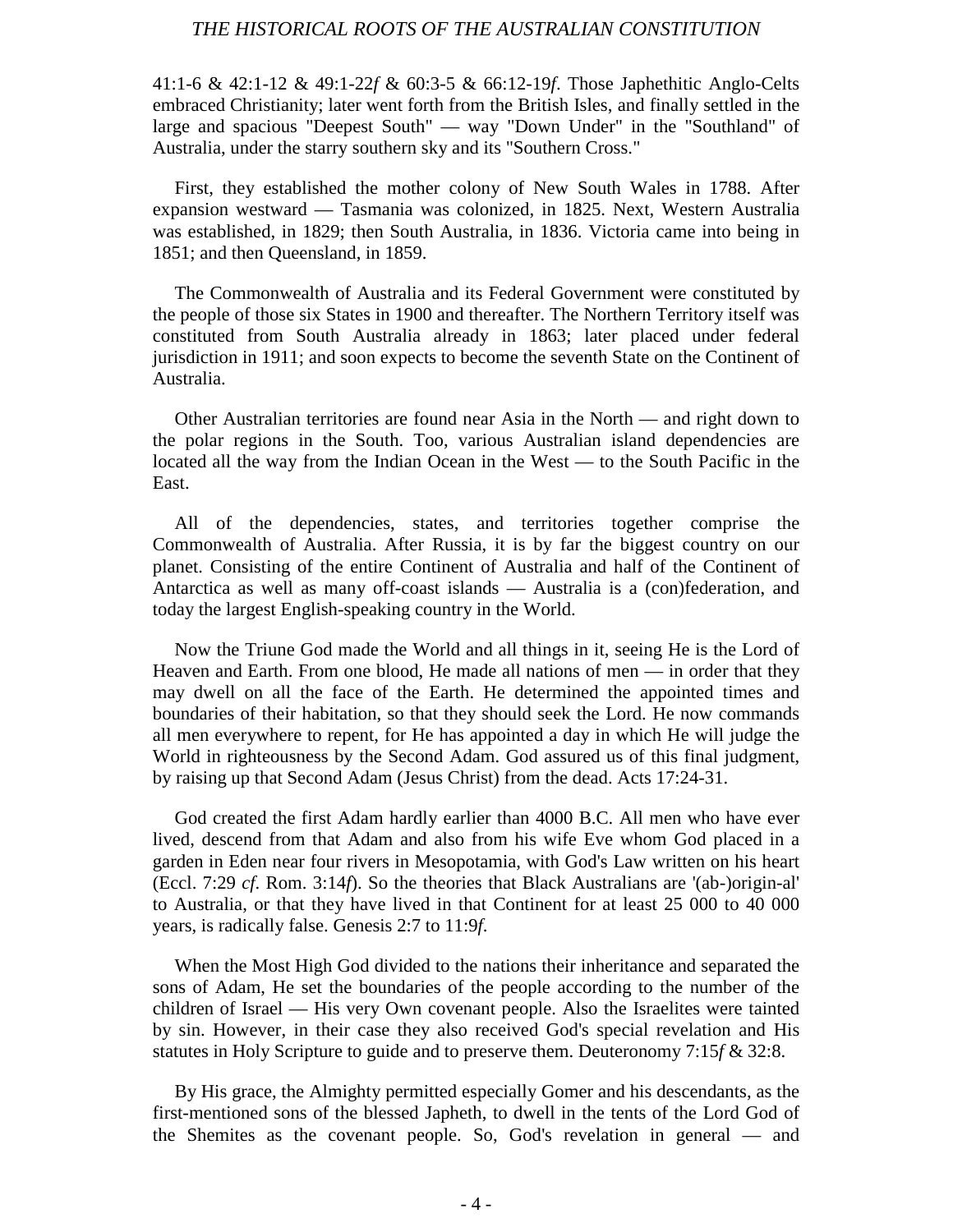Christianity as its fulfilment and completion — was to be preserved particularly among Gomer's descendants the Britons and their Common Law (of which latter, God's revelation and Christianity are part and parcel). Genesis 9:27 to 10:2*f*.

God has not left Himself without witness to His Law — even among the heathen. For whenever pagans who do not have the Law, by nature do the things contained in the Law — they are a law unto themselves. Indeed, they still show the work of the Law as having been written in their hearts — their conscience also bearing witness and their thoughts meanwhile accusing or else excusing one another in the day when God shall judge the secrets of men by Christ according to the Gospel. Romans 1:18 to 2:16.

So there are indeed some few elements of righteousness also in pagan customs (including those of all the various diverse and uncivilized tribal peoples of Australia also prior to its colonization from the British Isles in 1788 A.D. However, there are far more elements of righteousness in British Common Law — because of its massive exposure to God's special revelation and Christianity for many centuries especially prior to 1788 A.D. On this, see Lord Chief Justice Sir Edward Coke —and Law Professor and Solicitor-General Sir William Blackstone.

This certainly means that whatever God regards as generally acceptable in the customs of the tribal peoples of Australia, must be respected and protected by all men of good will. Yet whatsoever therein is not good, should be neither ethically respected nor legally protected — but rather simply abandoned to the judgment of time.

So too, whatsoever God regards as evil in Western civilization — should be abandoned for certain extinction. However, the bulk of Western civilization before 1788 was good. British Common Law was, and is, its covenantal crown. As such, it should be respected and protected — and is destined for certain expansion.

Captain James Cook brought Blackstone's Common Law to Australia, and it took root in that Continent from the time of the 1788 Settlement. As much of it as is appropriate to Australia, is the law of the land. Since 1788, it has grown further within its Australian environment — also absorbing just as much from the native customs of this Continent as Australian Common Law itself considers to be useful. Modern humanistic United Nations' Conventions, however, as the brainchild of that organization and of the French Revolution of 1789 and of the Anti-Christian *Verlichtung* which sired them both — are by and large irreconcilable with Australian Common Law and should not be heeded whenever they clash therewith.

Regarding tribal title, after sixty years' continual possession of land or goods by a non-owner, the unchallenging owner of that land or those goods forfeits his ownership rights. The continual possessor becomes the new owner. Too, the 1607f case of Robert Calvin determined: "If a Christian king should conquer a kingdom of an infidel..., *ipso facto* the laws of the infidel are abrogated. For they be not only against Christianity; but against the Law of God and of nature contained in the Decalogue."<sup>11</sup>

<sup>11</sup> See Sir Edward Coke's *English Reports* (77 King's Bench VI); and Sir William Blackstone's 1765 *Commentaries on the Laws of England* (University of Chicago Press, 1979 ed., I, Introd., Section 4; and II chapter 13).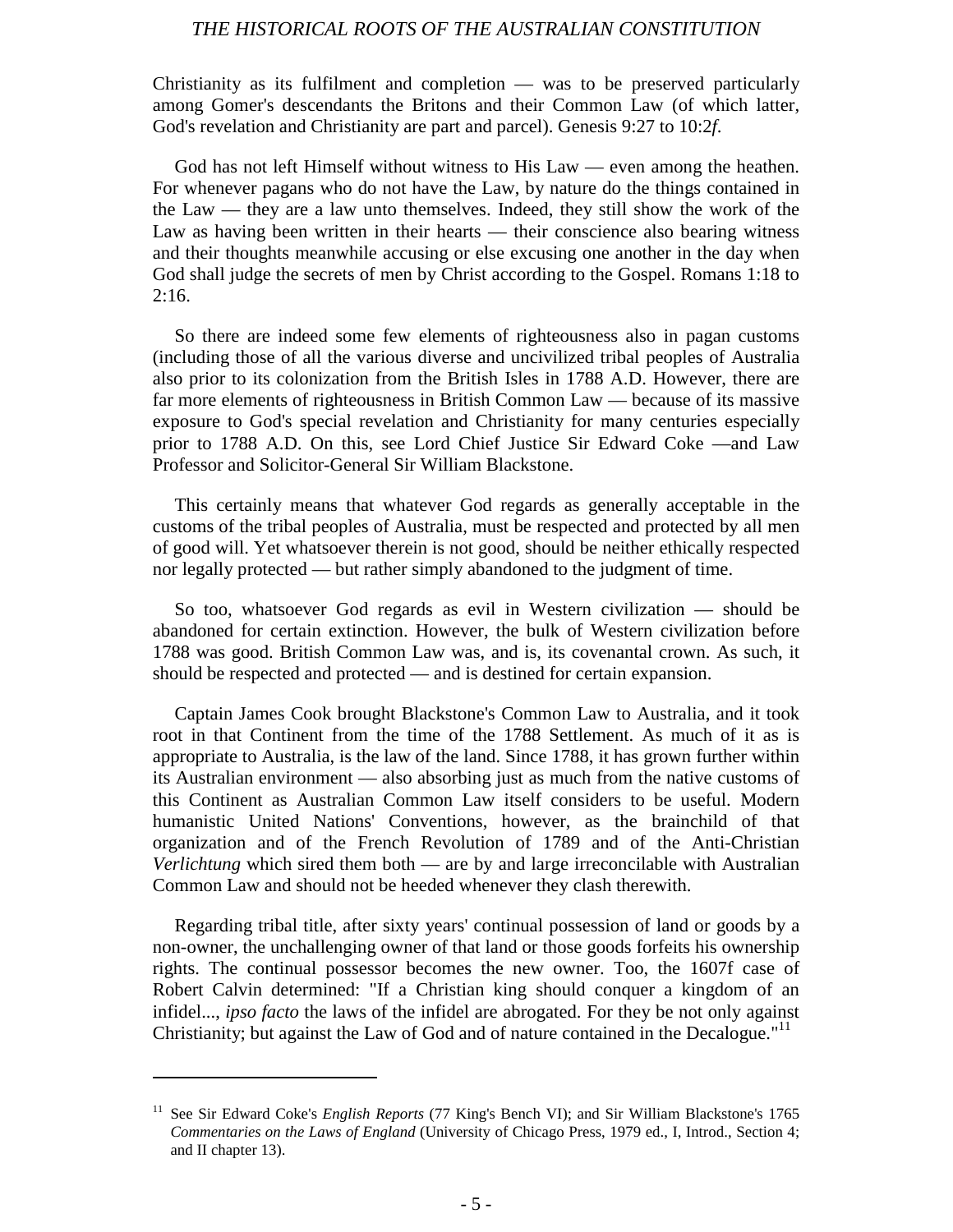Throughout the ongoing growth process of Australian Common Law, continuing tribal customs should be subject to it — but never *vice-versa*. But Australian Common Law itself is to remain subject to the Law of God and to the Christian Religion. For the Decalogue and Christianity are part and parcel — of Australian **Common Law**.

"Let us hear the conclusion of the whole matter . **Fear God, and keep His Commandments; for this is the whole duty of man**. For God shall bring every work into judgment, with every secret thing — whether it be good, or whether it be evil." Ecclesiastes 12:13f.

#### **The Christian Roots of the Australian Constitution**

Now at its outset, the *Australian Constitution* states it was fashioned "humbly relying on the blessing of Almighty God" — on "9th July 1900" A.D. It thus goes back to the time of Christ's incarnation, and even earlier.

Professor F.L.W. Wood, author of *The Constitutional Development of Australia*, notes $12$  how Pre-Christian Greeks presumed there was a great Southern Continent. He even suggests that some of Adam's descendants might well have travelled there.

The Bible agrees. God created Adam and all his descendants, telling them to **rule** over the **Earth** by way of His **Ten Commandments** written in **every heart**. Gen. 1:26f; 2:15*f*; Eccl. 7:29; Ex. 20:1-17; Rom. 1:19f & 2:14*f*.

Lord Chief Justice Sir Edward Coke<sup>13</sup> held in 1613 that "God is the Fountain and Founder of all good laws and constitutions.... The law itself is a light. Proverbs 6:23. See Romans 2:14.... The 'light of nature'...Solomon called 'the candle' of Almighty God. Proverbs 20:27."

Sir Owen Dixon seemed to agree. He was Chief Justice of Australia from 1952 till 1964. Then recognized as perhaps the finest living Jurist in the English-speaking World,<sup>14</sup> he referred to the Common Law (and its Rule of Law) as the "ultimate constitutional foundation."15

#### **Constitutional Law among the Ancient Iro-Scots**

Now after man's fall into sin, the Lord said to Noah and his sons and hence to all mankind: "Surely your blood of your lives will I requite.... Whosoever sheds man's blood — **by man** shall his blood be shed. For God made man in His image." Genesis 9:5-6. Here one finds the first germ of all governmental sanctions.

Now God favoured Noah's son Japheth, and his descendants. Such included Gomer

<sup>&</sup>lt;sup>12</sup> F.L.W. Wood: *Concise History of Australia*, Dymock's Book Arcade, Sydney, 1936, pp. 1-5.<br><sup>13</sup> In his *Preface to the Reader* of the Third Part of his *Reports*, Butterworth, London, 1826, II, pp. iv & xiv-xix; and *Proeme* to 3rd Part, p. ii: "*Deo*" & "*Patriae*." <sup>14</sup> Art. *Dixon, Sir Owen*, in *CEANZ*, I p. 340. *Cf*. too Dixon's *Jesting Pilate* pp. 203*f* (cited in R.D.

Lumb's *Australian Constitutionalism*, Butterworths, Brisbane, 1983, pp. 3 & 101 & 108n.). <sup>15</sup> Cited in H.M. Morgan's *Australia and its High Court*, Bond University, Queensland, 27th July 1993,

pp. 5*f* & 8.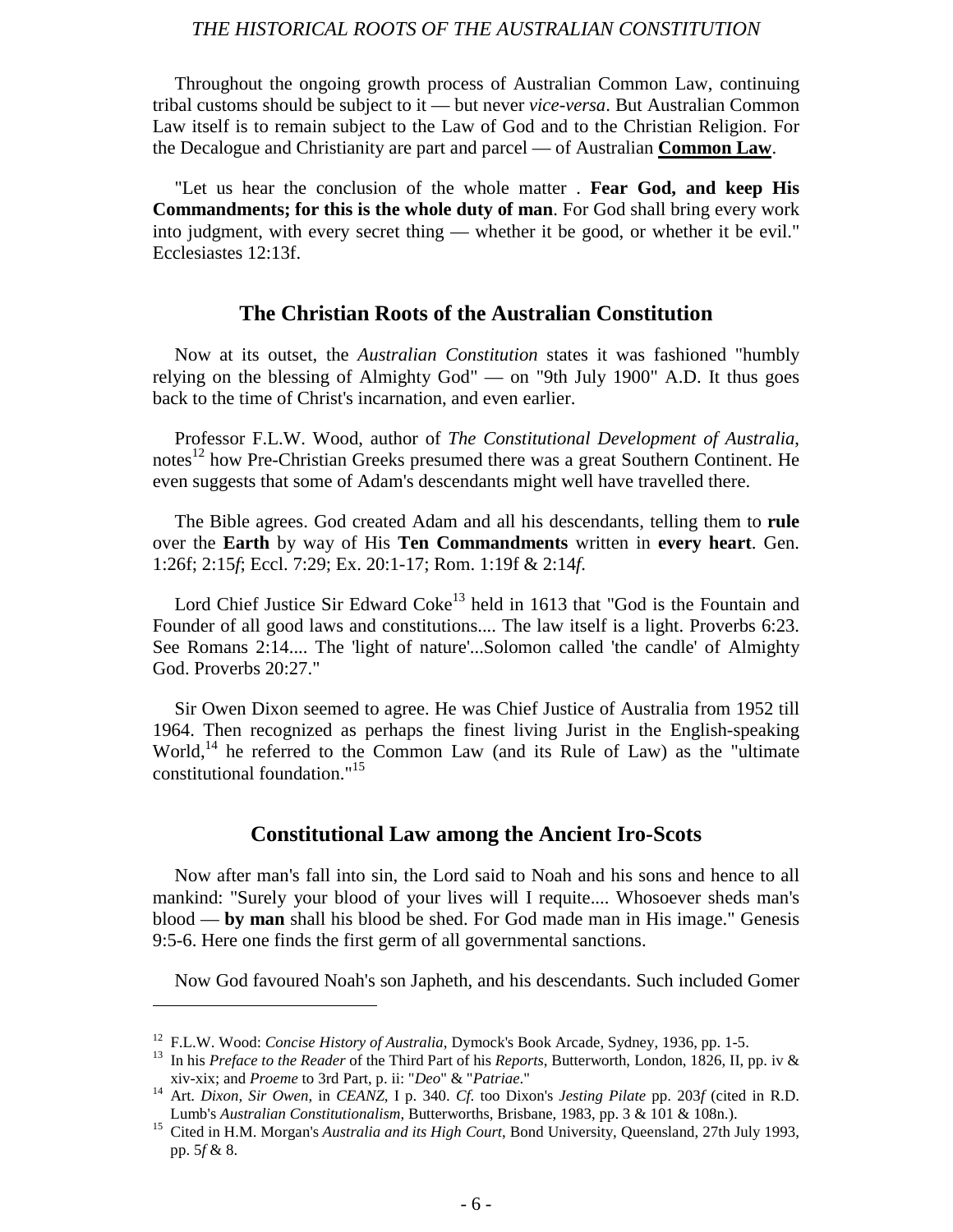and Magog, the ancestors of the Cymro-British Celts<sup>16</sup> and the Iro-Scottish Scythians.17 They would "dwell in the tents of Shem"18 — also **before** Moses wrote down the *Constitution of Ancient Israel*. 19

Perhaps through Ancient-Phoenician ships (with Israelitic crew-members) hauling gold from Ire-land and tin from Cornwall,<sup>20</sup> also the Mosaic legislation could well have reached the British Isles not long after the exodus. This would have impacted on those Western Isles as new legislation — such as that of the Irish King Ollamh Fodhla around B.C. 1383.

Ollamh gave a Parliament to the Iro-Scots.<sup>21</sup> The early druidic judges (who upheld the pristine concepts of the Trinity and immortality and legality), here played a prominent role. Triennial meetings took place at Tara — where sub-kings and delegates from all over Ireland enacted laws.

The Scots in Ireland had a constitution — over the *Ard-Ri* or High-King and the sub-kings alias Provincial Governors. This was not a unitary government — but one still reflecting the primordial revelation of the con-federate Tri-une God Himself.

This constituted the first bicameral Parliament in Europe.<sup>22</sup> The King was never a law unto him-self, but **always subject to the rule of law**. 23 There was a 'separation of powers' — in which the King was concerned primarily with the tribe's military business and intertribal diplomacy.

<sup>16</sup> See: Herodotus's *Histories* 4:1-214 & 7:1-165; Diodorus Siculus's *Historical Library* 3:5:3; F. Delitzsch's *Die Genesis Ausgelegt* [*Genesis Expounded*], Doerffling u. Francke, Leipzig, 1853, pp. 284f; J.H. Kurtz's *History of the Old Covenant*, Clark, Edinburgh, 1870, I pp. 107 & 115f; C.F. Keil's *Commentary on Genesis* (in Keil & Delitzsch's *Biblical Commentary on the Old Testament — The Pentateuch*), Clark, Edinburgh, 1885, I pp. 159*f*; J.B. Lightfoot's *St. Paul's Epistle to the Galatians*, Macmillan, London, 1887, pp. 1f & at the end of his 'Dissertation I'; J. Parsons's *Remains of Japhet, Being Historical Enquiries into the Affinity and Origin of the European Languages* [1767], Scolar Press, Menston York, 1968 rep., pp. 114*f* & 139*f*; H.C. Leupold's *Exposition of Genesis*, Baker, Grand Rapids, I pp. 352*f* & 359-362; and B.F.C. Atkinson's *Genesis*, Walter, London, 1954, I p. 99 & II pp. 101*f*.<br><sup>17</sup> See: n. 16; Strabo's *Geography* I:2,27; Porphyry's A.D. 267 interchanging of "*Scythicae*" and

<sup>&</sup>quot;*Scotticae*" (thus in T. M'Laughlan's *The Early Scottish Church*, Edinburgh, 1865, p. 22); Gildas's A.D. 520*f Ruin of Britain*, which calls the Irish Sea "*Vallem Scythicam*"; Nenni(us)'s A.D. 805 *History of the Britons* 25-31, equating "the Scythians" with "the Scots"; and King Alfred's A.D. 875*f* Anglo-Saxon translation of Orosius's *History*, where Alfred calls the Scots *Scyt-than* (as cited in J. Ussher's *Philosophical Survey of Ireland*, pp. 72f). See too: H. Doyle's *Illustrated History of Ireland from the Earliest Period*, Kenmore Convent, Kerry, 1868, p. 68; Dr. G. Keating's 1590*f Elements of the History of Ireland*, Irish Texts, Society, 1902*f*, citing the Ancient-Irish *Leabhar Gabhala*; A. MacGoeghegan & J. Mitchel's *History of Ireland Ancient and Modern*, Sadler, New York, 1868, pp. 39-43; (Ed.) J. Hastings' *Encyclopaedia of Religion and Ethics*, Clarke, Edinburgh, 1907 & 1920, art. Picts; and N.K. Chadwick's *The Celts*, Penguin, Harmondsworth, 1985 ed., pp. 84 & 134*f*.<br><sup>18</sup> Gen. 9:18-27 & 10:1-5 cf. Dt. 32:8*f*.<br><sup>19</sup> Ex. ch. 19 to Dt. ch. 28*f*.<br><sup>20</sup> Gen. 49:13; Dt. 33:18*f*; Judg. 5:17; II Ch

<sup>19,25-29</sup> *cf.* Rufus Festus Avienus's *Fragmenta Ora Maritima* V:98-100. See too N. Lee's *Roots and Fruits of the Common Law*, unpub. D.C.L. diss., 1994, ch. 5 at nn. 122-24 and ch. 6 at nn. 95-103

and ch. 7 at nn. 36f & 54f & 61f and ch. 8 at nn. 75-81. <sup>21</sup> T. Wright's *The History of Ireland from the Earliest Period of the Irish Annals to the Present Time*, I pp. iii, 9. <sup>22</sup> T.W. Rolleston's *Myths and Legends of the Celtic Race*, Constable, London, 1984, p. 149. <sup>23</sup> A.S. Green: *Irish Nationality*, Williams & Norgate, London, n.d., pp. 17*f*,8*f*,14.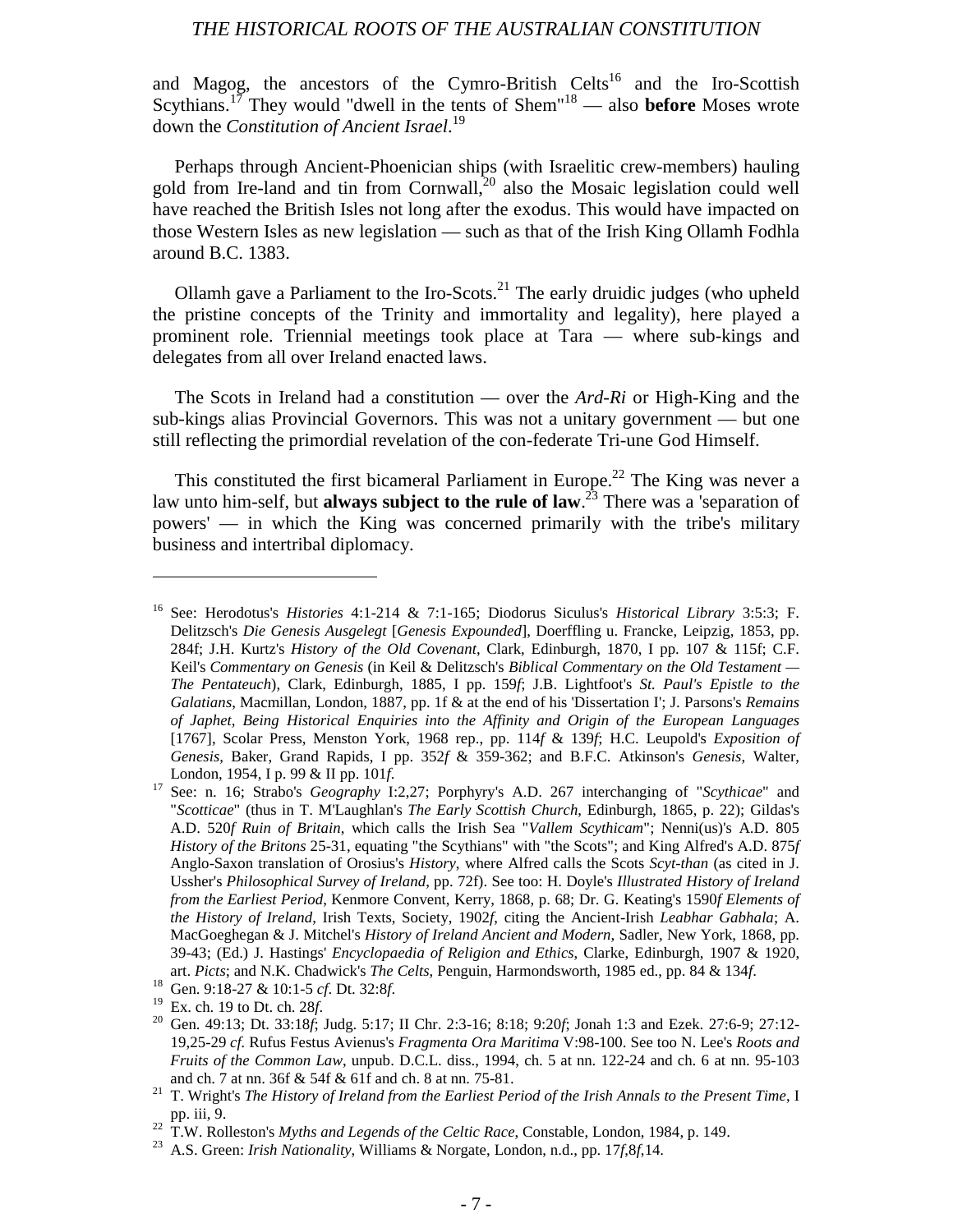From the tribal groupings, a division into districts emerged. Each of the provinces — Ulster, Leinster, Munster and Connacht — had its own harbours. All met in the newly-created province of Meath. There the King held Parliament, as Chief-Lord in the one Confederation of the many States.

Ancient Ireland maintained her *Constitution* as the law of the people. They never lost their trust in it, nor exalted a central authority. The administration was divided into the widest possible range of self-governing communities, which were bound into a voluntary [Con]federation.

Prof. R.A.S. Macalister of Dublin University explained<sup>24</sup> that the Ancient-Irish *Ard-Ri* presided over the Constitutional Assembly and performed the functions of King, Judge and General. Besides the Representative Assembly of Freemen (or *Oinach*), there was also a regional Senate (or *Aireacht*) — resembling Numbers 10:1- 4, and anticipating the later House of Commons and the House of Lords. Each *Tuath* or 'State' was self-governing, where freemen were citizens in their own areas (*cf*. Exodus 18:12-22*f*).

In his book on Ancient Irish Law, Middle Temple Barrister Ginnell regards<sup>25</sup> it as the most ancient legal system in Western Europe. Respecting *Cai-in Law* or Parliamentary Legislation, some of the commentaries attribute its origin to the influence of Cai. That person, explains Ginnell, is stated to have been a contemporary of Moses who learned the Mosaic Law **before** coming from the Near East to Ancient Ireland.

Also according to the famous English Jurist Sir Henry Maine,<sup>26</sup> Scottish Highland and Brehon Irish Law is an authentic monument to a very ancient group of Japhethitic institutions among the oldest Western-European portion of the human race. The Ancient Iro-Scots, he added, had great legal expertise — especially as regards equity, property rights, and family law.

#### **Constitutional Law among the Ancient Britons**

Dr. J.A. Giles was a Doctor of Common Law, and a Late Fellow of Corpus Christi College in Oxford. He observed<sup>27</sup> how the historical *Welsh Triads* record that the first colonists of Britain were '*Cymri*' who originally came from the Summer-Land of the Tauric Chersonesus — from *Defrobani Gwlad Yr Hav*, say the ancient *Welsh Triads*.

Lord Chief Justice Sir Edward Coke stated<sup>28</sup> of Britain that "Brutus...died...before the incarnation of Christ 1103 years — Samuel then being Judge of Israel.... Brutus, the first king of this land — as soon as he had settled himself in his kingdom — for

<sup>&</sup>lt;sup>24</sup> See in *Encyclopaedia Britannica*, Britannica, New York, 14th ed., 1929, 12:xiv.<br><sup>25</sup> L. Ginnell: *The Brehon Laws* (*A Legal Handbook*}, Unwin, London, 1894, pp. i & 3.<br><sup>26</sup> H. Maine: *Lectures on the Early History* 

<sup>41</sup>*f* & 191*f*. <sup>27</sup> See his edition of *Six Old English Chronicles*, Bell & Daldy, London, n.d., p. 423 n. 4 and p. 425 nn.

<sup>1 &</sup>amp; 2. <sup>28</sup> *Preface* to Vol. II of his *op. cit.*; in W.P. Goard's *The Law of the Lord or the Common Law*, Covenant, London, 1943, pp. 113*f*.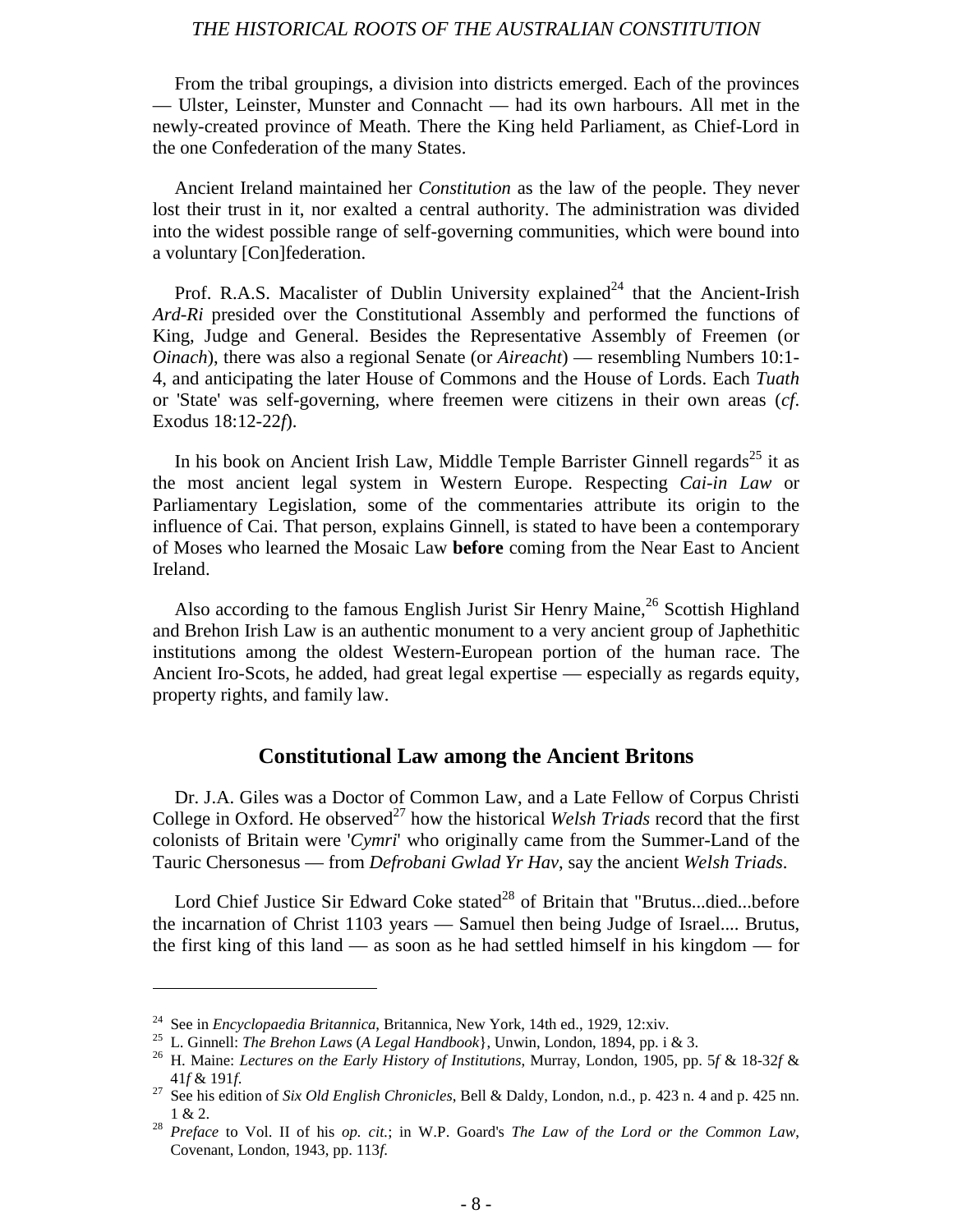the safe and peaceable government of his people, wrote a book in the Greek tongue, calling it *The Law of the Britons*."

Britain's ancient documents<sup>29</sup> show that parliamentary sessions existed already since time immemorial. There is 'the *Gorsedd* of the Country and Commonwealth' and the '*Gorsedd* of [Con]federate Support.' Their purpose was to improve the laws of a confederated country by a federal convention of chiefs-of-kindreds, wise-men, and a sovereign ruler.

States Coke: $30$  "Our chronologers...say that 441 years before the incarnation of Christ, Mulumucius...did write two books on the laws of the Britons..., the Statute Law and the Common Law." Mulmutius preserved the Common Law. He stressed equality of rights, and of taxation; freedom of movement; the right to bear arms; the right to vote; and the rights to life, liberty, and the pursuit of happiness. He also required the worship of God, military service, and jury duty.

As the A.D.1138f Geoffrey Arthur of Monmouth stated in his translation of the A.D. 675f Breton *History of the Kings of Britain*31 (itself in turn derived from even earlier very ancient sources): "Mulmutius arose.... He ordained the temples of God and the cities to enjoy such privilege as that...any runaway...should take refuge therein [*cf*. Numbers chapter 35].... In his days the knife of the cut-throat was blunted, and the cruelties of the robber ceased in the land. For nowhere was anyone that dared do violence unto another.... After his death, his son Belin...confirmed the laws which his father had ordained, and commanded that even and steadfast justice should be done throughout the realm.... He proclaimed it as his **Common Law** that condign punishment should be inflicted on any that do violence." All that, in fifth- and sixthcentury B.C. Ancient Britain!

Since those reigns, there came yet further constitutional development. Observed Coke: "356 years before the birth of Christ, Martia Prova...wrote a book on the laws of England — in the British language. $130$ 

Wrote the Elizabethan chronicler Raphael Holinshed<sup>32</sup> of that Ancient-Brythonic Queen: "Martia was a woman expert and skilful in several sciences.... She devised and established profitable and convenient laws...afterwards...called 'Martian laws'.... Alfred...[the A.D. 880*f*] King of England translated them out of the British [or Celto-Brythonic] tongue into the English Saxon speech."

#### **The christianization of the Ancient British Constitution**

Tertullian and Hippolytus both insisted that Christianity had reached Britain before their own times (190-220*f* A.D.). Also Dorotheus and Eusebius, still before Nicaea, insisted that Britain had been evangelized already during the Apostolic Age. Even

<sup>29</sup> L. Sion: *Barddas —A Collection of the Original Documents Illustrative of the Theology, Wisdom and Usages of the Bardo-Druidic System*, Welsh Translation Society, 1852. Cited in E.O. Gordon:

*Prehistoric London*, Covenant, n.d., pp. 135*f*.<br><sup>30</sup> *Op. cit.*, at his *Preface* to Vol. III (in Goard pp. 113-16).<br><sup>31</sup> Slatkine, Geneva, 1977 ed., II:17 - III:5.<br><sup>32</sup> Chronicles of England, Scotland and Ireland [1578]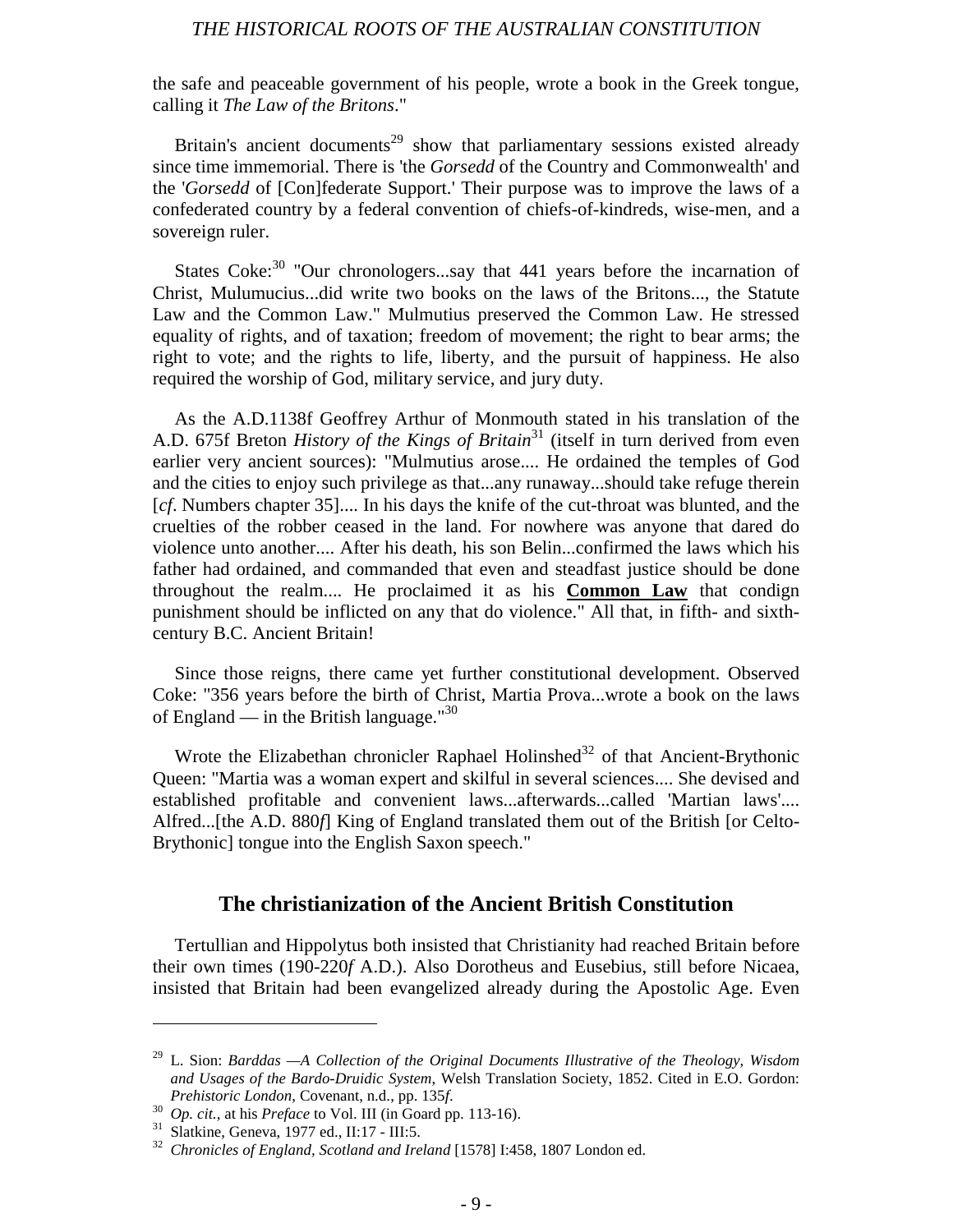according to Celtic Britain's earliest extant historian (the A.D. 540*f* Gildas), Christianity had reached that land by A.D. 37. Soon it had an impact also on its political life. $33$ 

Anglo-Saxon England's earliest historian, the A.D. 730*f* Venerable Bede, said that the Brythonic Celt "Lucius the King of the Britons" himself embraced Christianity "in 156" A.D. Thereafter "the Britons preserved the received faith, uncorrupted and entire, in peace and tranquillity,"<sup>34</sup> right down till the blessed days of Constantine at the end of the Pagan-Roman Diocletian Persecution.

Lord Chief Justice Sir Edward Coke expressed<sup>35</sup> his deep regret that "the books" and treatises of the Common Law in...other kings' times — and specially in the time of the Ancient Britons (an inestimable loss) — are not to be found." This was largely the result of the deliberate destruction of those precious manuscripts by Anti-British invaders such as the Pagan Romans and Anglo-Saxons and the Heathen Vikings.<sup>36</sup>

Yet we know the druidic judges were learned. Through their extremely accurate **oral** tradition for which those druids of Ancient Britain were internationally famous,<sup>37</sup> the ongoing British Common Law itself was remarkably preserved.

Coke proved<sup>38</sup> this also from the extant writings of Roman and Greek authorities such as Caesar, Diodorus, Juvenal, Strabo, Pliny and Tacitus. He concluded: "I think this sufficiently proves that the laws of England are of much greater antiquity than they are reported to be — and than among the constitutions or imperial laws of Roman Emperors."

This can be seen also from Ireland. When christianized, it was still a confederation of states. In 432 A.D. the great British Christian Missionary Patrick, himself the son of a Christian British cleric and minor statesman, and the grandson of a Christian British Presbyter, **approved** the vast bulk of druidic Irish Law and ordered it to be **preserved** — because in harmony with the Law of God both in Nature and also in Holy Scripture.<sup>39</sup>

Also long thereafter, Ireland still consisted of tribes connected by kinship and held together in a loose confederation. The *comarba* or covenant-officer led the c*lann*, and

<sup>33</sup> Tertullian's *Against the Jews* 7, *cf*. his *Apology* 37; Bauer's *Hippolytan Chronicle*; Dorotheus's *Synopsis of the Apostles* 9; Eusebius's *Demonstration of the Gospel* III:5:12; and Gildas's *op. cit.*, 1978 ed., Phillimore, London, sections 8*f*.<br><sup>34</sup> Ecclesiastical History of the English Nation [731 A.D.], Everyman ed., 1954, I:2*f*.<br><sup>35</sup> E. Coke's *Institutes of the Laws of England*, Brooke, London, 1797 ed., Part II:1

*seqq*. <sup>36</sup> Suetonius's *Twelve Caesars* 5:10,17,21,25; Gildas's *op. cit.*, chs. 3:1-4 & 4:1-4 & 5:1-2 & 9:1 to 10:1 & 11:1-2 & 14:1 & 15:3 & 20:1-2 & 21:1-2 & 22:1-3 & 23:1-3 & 24:1 to 25:1; and also Asser's

*Life of King Alfred*. <sup>37</sup> J. Caesar's *Gallic Wars* 3:8*f*; 4:1*f*,20*f*; 5:12*f*; 6:13-23; and Diod. Siculus's *Hist. Lib*. 2:21f & 3:5:21f *cf.* 3:5:32,38. <sup>38</sup> In his *Preface* to Vol. III of his *Pleadings*, Butterworth, London, 1826 ed., II, pp. iv & xiv-xix. *Cf*.

too nn. 36-37; Juvenal's fifteenth *Satire*; Pliny's *Natural History*, 13:1; Strabo's *Geog*. book 4; and Tacitus's *Annals* 12:24*f* & 14:29-35, *Agricola* 11-32, and his *Germany* 6-16,25,37*f*. <sup>39</sup> Thus the *Annals of the Four Masters*, as cited in Ginnell's *op. cit*., pp. 31.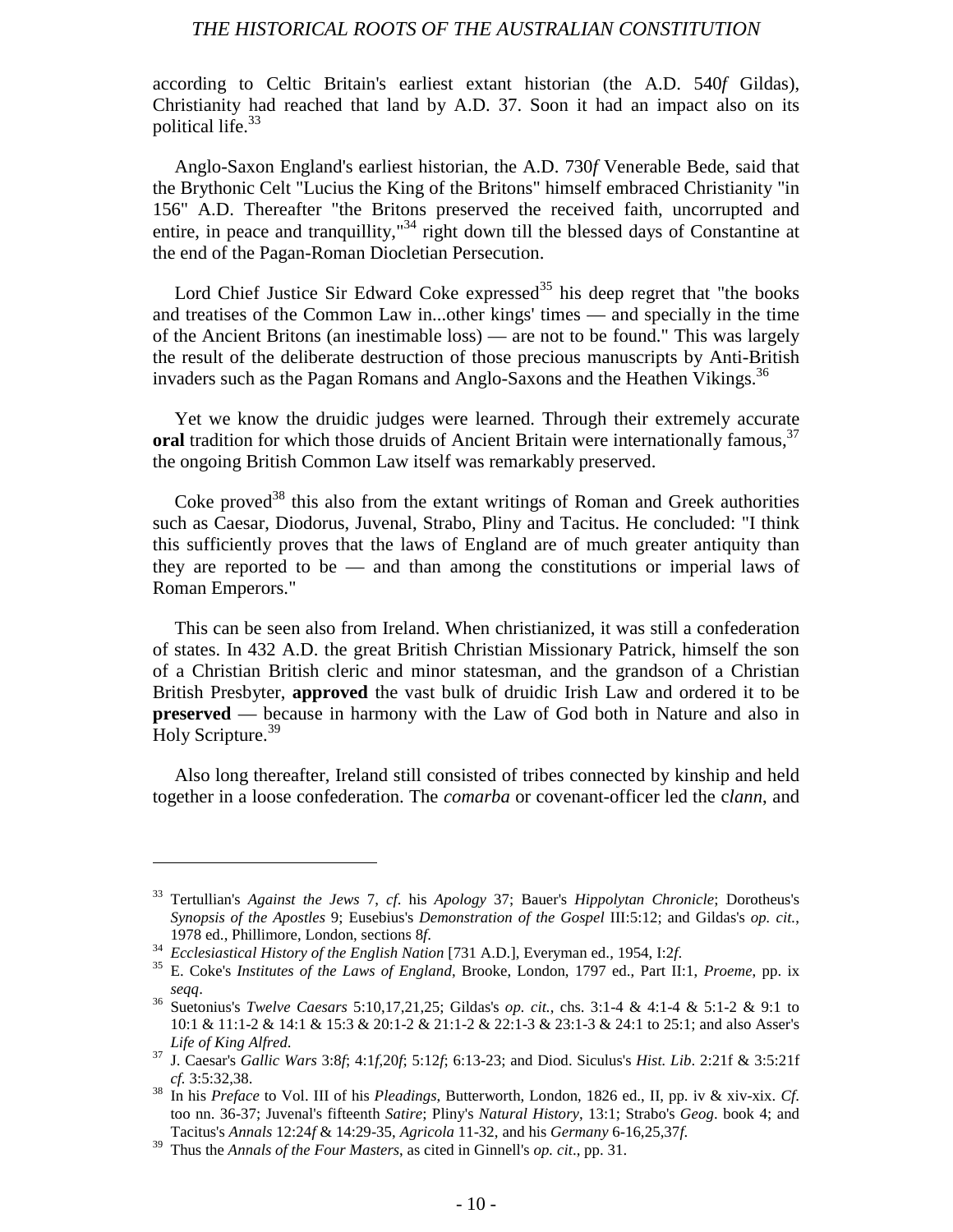the druidic Common Law was preserved.<sup>40</sup>

As Oxford's Law Professor and England's Solicitor-General Sir William Blackstone stated $41$  in 1765: "An academic expounder of the laws...should be engaged...in tracing out the originals.... These originals should be traced...to the customs of the Britons and Germans as recorded by Caesar [B.C. 58*f*] and Tacitus [A.D. 98*f*]; to the *Codes* of the northern nations on the Continent; and more especially to those of our own Saxon Princes [449*f* A.D.]....

"The British as well as the Gallic [and Iro-Scottish] druids committed all their laws...to memory; and it is said [also] of the Primitive Saxons here, as well as their brethren on the Continent.... Our anti-ent lawyers...insist with abundance of warmth that these customs are as old as the Primitive Britons, and continued down through the several mutations of governments and inhabitants to the present time unchanged and unadulterated....

"Antiquarians and first historians...all positively assure us that...in the time of Alfred...he found it expedient to compile his *Dome-Book*...for the general use of the whole kingdom.... It contained...the principal maxims of the Common Law.... The first ground and chief cornerstone of the laws of England...is general immemorial custom or Common Law."

A glance at this A.D. 887*f Dome-Book* or 'Book of Deemings' reveals that King Alfred extracted his laws for England from the Mosaic Pentateuch, the Sermon on the Mount, and the Acts of the Apostles. He also incorporated the codes of the Brythonic Queen Martia Prova; the Anglo-Jutish King Aethelbehrt of Kent; and the Anglo-British Kings Offa of Mercia and Ina of Wessex.<sup>42</sup>

#### **From the 1215** *Magna Carta* **to the 1643-49** *Westminster Assembly*

The A.D 1215 *Magna Carta* did not create new law. After the end of the Norman Conquest of England, it merely revived the rights of Anglo-Britons already recognized long before the time of William the Conqueror.

Even the Anglo-Norman barons demanded the revitalization of the laws of the last Pre-Norman King of England, Edward the Confessor. This in turn had in large measure derived — namely *via* early-mediaeval Anglo-British Law — from Pre-Roman Celtic Common Law and Pre-Roman Germanic Common Law.

Coke declared<sup>43</sup> that "there be four ends of this *Great Charter* — mentioned in the preface. *Viz*.: 1, the honour of Almighty God; 2, the safety of the king's soul; 3, the advancement of the holy Church; and 4, the amendment [*viz.* the improvement] of the realm."

<sup>&</sup>lt;sup>40</sup> Historians' History of the World, The Times, London, 1907. XXI pp. 331-42.<br><sup>41</sup> Commentary on the Laws of England [1765], Univ. Chicago, 1979 rep., I pp. 35f, 63f & 73.<br><sup>42</sup> King Alfred: *Dome-book* 49:8f.<br><sup>43</sup> Insti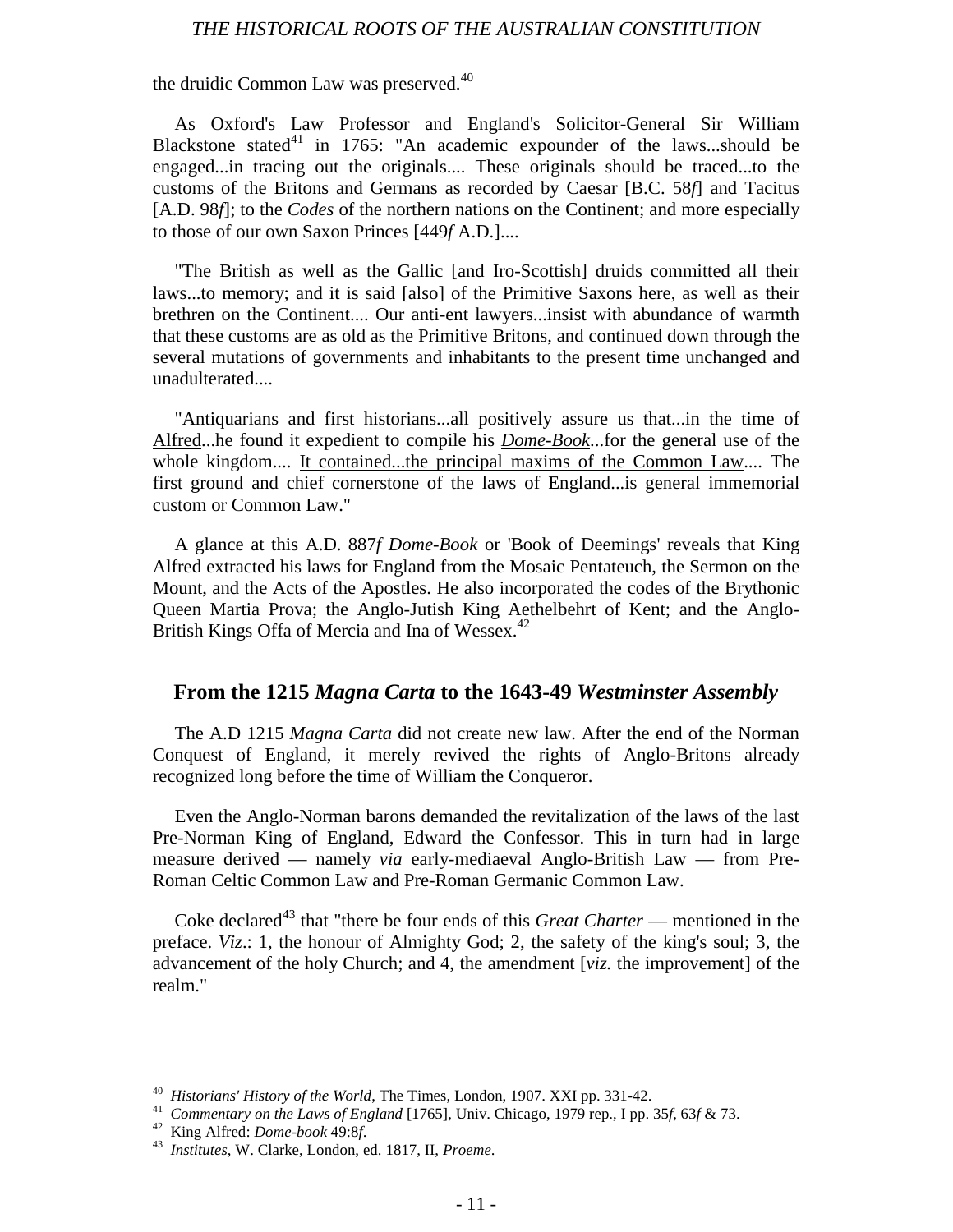Also Blackstone noted<sup>44</sup> the "*Great Charter* of liberties...contained very few new grants; but, as Sir Edward Coke observes, was for the most part declaratory of the principal grounds of the fundamental laws of England.... The *Great Charter* is directed to be allowed as the Common Law. All judgments contrary to it, are declared void....

"*Magna Carta*...confirmed many liberties...and redressed many grievances.... Care was also taken therein to protect the subject against other oppressions then frequently arising from unreasonable amercements, from illegal distresses...and from the tyrannical abuse of the prerogative of purveyance.... It established the testamentary power of the subject over his personal estate.... It laid down the law of dower.... It enjoined an uniformity of weights and measures....

"It fixed...the trial of issues home to the very doors of the freeholders.... It protected every individual of the nation in the free enjoyment of his life, his liberty, and his property — unless declared to be forfeited by the judgment of his peers or the law of the land."

The great lawyer Bracton declared<sup>45</sup> in 1268 that "the king himself ought...to be...subject to God and the Law. For the Law makes the king" — *Lex rex*. Two-and-ahalf centuries later, that great Jurist John Calvin would clarify that not just both kingdoms and republics but also churches and societies are subject to and never above the Moral Law of God.46 A hundred years thereafter, the famous *Westminster Assembly* Commissioner Samuel Rutherford would insist that no government is above the Law — because "the **Law** is king": *Lex rex*! 47

Under the 1558-1603 Queen Elizabeth I, it was decided in the famous *Bonham's case* 48 that the Common Law could invalidate even Acts of Parliament. Indeed, the next monarch of Britain (the 1603-25 King James I) — was frequently resisted in the name of God and the Common Law by none other than Lord Chief Justice Coke himself.

Coke's contemporary Archbishop Ussher put it eloquently in his 1615 *Irish Articles*: 49 "The supreme government of all estates...doth of right appertain to the king's highness.... We give unto him...that prerogative **only** which we see to have been always given unto all godly **princes in Holy Scripture** by God Himself.... The laws of the realm may punish Christian men with death for heinous and grievous offences. It is lawful for Christian men, at the commandments of the magistrate, to bear arms and to serve in just wars."

Ussher was invited by Parliament to be a delegate at the Westminster Assembly itself. It is his *Irish Articles* that form the basis of the *Westminster Confession of Faith*

<sup>44</sup> *Op. cit*., I pp. 123*f* & IV pp. 416*f*. <sup>45</sup> H. Bracton: *On the Laws and Customs of England* f 5b (as cited in E.S. Corwin's *The 'Higher Law'*

*Background of American Constitutional Law*, 42 *Harvard Law Review*, 1928-29, pp. 149 & 265). <sup>46</sup> See esp. Calvin's *Harmony of the Pentateuch* I-IV and his *Institutes of the Christian Religion* I-II.

Eerdmans eds., 1948*f*. <sup>47</sup> S. Rutherford's *Lex Rex* [1644], in *The Presbyterian Armoury*, 1843. <sup>48</sup> <sup>8</sup>*Coke's Reports* 1070 118a, 77 ER 638 & 652.

<sup>49</sup> Arts. 54-80.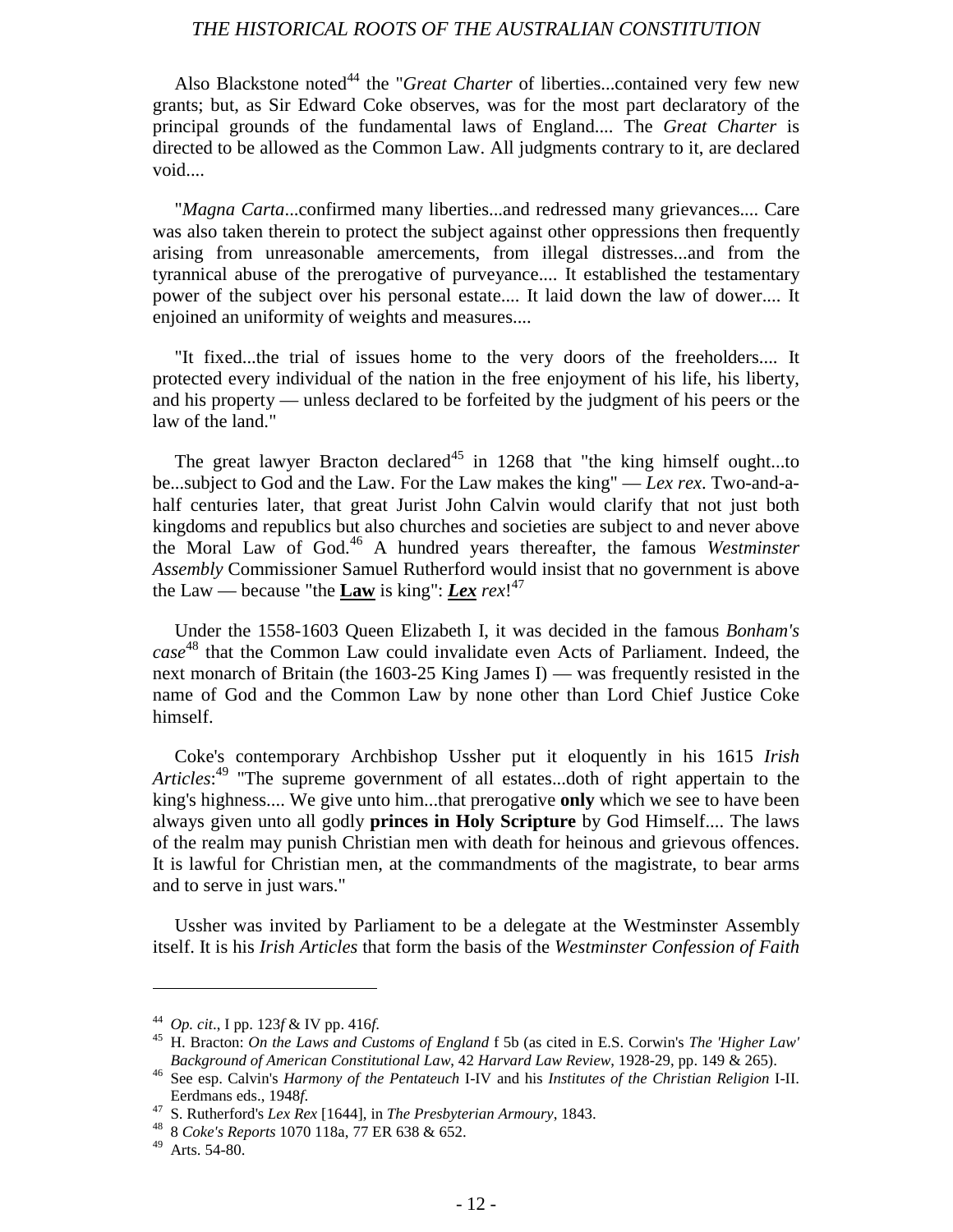of 1643*f*. Significantly, the *Westminster Confession* itself upholds God's Moral Law for all mankind; condemns publishing opinions contrary to the light of nature or to the known principles of Christianity; bans public sabbath desecration; requires taking lawful oaths; approves of Christians becoming magistrates; admonishes such to encourage those who are good, and to punish evil-doers; defines lawful marriages; and condemns communism and the weakening of private property.<sup>50</sup>

By order of Parliament, the *Westminster Confession* was approved together with the *Solemn League and Covenant* as the basis for harmony between the three realms of England and Ireland and Scotland. The same was done at the 1707 *Acts of Settlement*, re-establishing joint rule over those lands. Indeed, as remarked in the 1984 South Australian case of *Grace Bible Church* v. *Reedman*<sup>51</sup> — Britain's 1707 *Acts of Settlement* are part of Australian Law.

#### **The Australian** *Bill of Rights* **of 1689**

Over the last decade or so, non-conservative federal politicians in the Australian Labor Party and elsewhere have constantly agitated for the enactment of an Australian *Bill of Rights*, and also for a fresh *Preamble* for our 1901 *Constitution*. The lively debate over the *Preamble* question in the run-up to the recent referendum, gave Australians a good insight into the radicalism they were being asked to approve. Doubtless the issue of a fresh *Bill of Rights* will again re-emerge, so it is well to remind ourselves that we already have one — and, once again, doubtless far superior to any new one likely yet to be proposed to replace it.

Fully a century before Captain Cook and the First Fleet brought it along with our Common Law to Australia, our own *Bill of Rights* was finalized in 1689, confirming the *Declaration of Right* of the same year and including a *Settlement of the Crown*. The Opposition's banana republic, however, would replace it with a new 'Bill of Rights' — which many have predicted would actually rather be an old 'Bill of Wrongs.'

Our own Australian 1689 *Act for Declaring the Rights and Liberties of the Subject and Settling the Succession of the Crown* had many fine features. Here are some of its salient provisions.

"Whereas [1] the Lords Spiritual and Temporal and Commons assembled at Westminster, lawfully... representing all the estates of the people of this realm...in the year of our Lord 1689 present unto their majesties...William and Mary...of Orange...a certain declaration in writing made to the said Lords and Commons in the words following; *viz.,*

"Whereas [2] the last King, James II — by the assistance of divers evil counsellors, judges and ministers employed by him — did endeavour **to subvert and extirpate the Protestant Religion and the laws and liberties of this kingdom**" *etc.* Here note especially the words: "the Protestant Religion."

<sup>50</sup> 19:1-5f; 20:2-4; 21:7*f*; 22:1*f*; 23:1f; 24:1*f* & 26:3. <sup>51</sup> 36 SA SR 1984, 379f.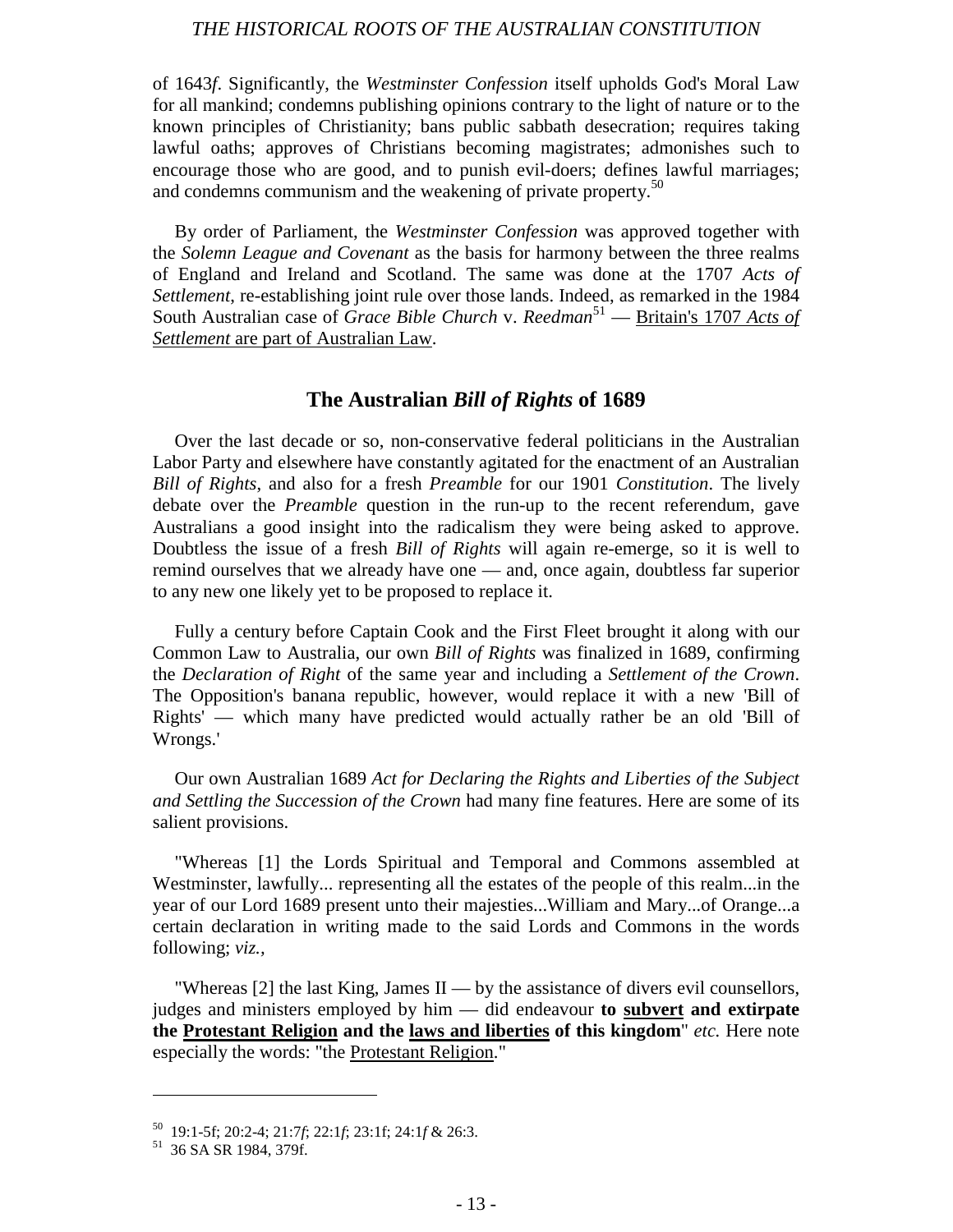The twelve clauses of the previous 1689 *Declaration of Right* are then set out in this new *Act.* They are stated in the latter immediately after, and to prove the claim made above in the second 'Whereas.'

Included among those twelve clauses, are also the following three accusations.

- (1) James had been "raising and keeping a standing army....without consent of Parliament, and...**contrary to law**."
- (2) He had been "causing several...Protestants to be disarmed at the same time when Papists were both armed and employed — **contrary to law**.
- (3) Excessive bail hath been required of persons committed in criminal cases, **to elude the benefit of the laws made for the liberty of the subjects**." The section then concludes with the significant statement: "All [of] which are utterly and directly **contrary to the known laws and statutes and freedom of this realm**."

The *Act* then soon continues: "And whereas [3] the said last king, James II, having abdicated the government, and the throne being thereby vacant, his highness **the Prince of Orange (whom it hath pleased Almighty God to make the glorious instrument of delivering this kingdom from popery and arbitrary power**)" did by advice of the Parliament "cause letters to be written to the Lords Spiritual and Temporal being Protestants...**in order to such an establishment as that their religion. laws and liberties might not again be in danger of being subverted**" *etc.* Here, note the words: "**being Protestants**"!

Referring back to the *Declaration of Right,* the *Act* then says that the Members of Parliament now "**for the vindicating and asserting of their ancient rights and liberties** declare:—

- 1. Suspending of law...by regal authority without consent of Parliament, is illegal.
- 2. Regal authority, as it hath been assumed and exercised of late, is illegal.
- 3. The...erecting...commissioners for ecclesiastical causes and all other commissions of like nature, are illegal and pernicious.
- 4. Levying money for...the use of the Crown...without grant of Parliament...is illegal.
- 5. It is the right of the subjects to petition the king....
- 6. Keeping a standing army... in time of peace unless...with consent of Parliament, is against the law.
- 7. The **subjects** which are **Protestants** may have **arms** for their defence...as allowed **by law**.
- 8. Election of Members of Parliament ought to be free.
- 9. The freedom of speech...in Parliament ought not to be impeached....
- 10. Excessive bail ought not to be required, nor excessive fines imposed, nor **cruel and unusual punishments** inflicted.
- 11. Jurors ought to be duly impanelled....
- 12. All...**fines...before conviction are illegal**....
- 13. For redress of all grievances.. .and **preserving of the laws, Parliament ought to be held frequently**."

The Members of Parliament next claimed, demanded and insisted upon all and singular of the above premises, "**as their undoubted rights and liberties**. To which demand of their rights they are particularly encouraged, by the declaration of the Prince of Orange, and have an entire confidence that.. .the Prince of Orange will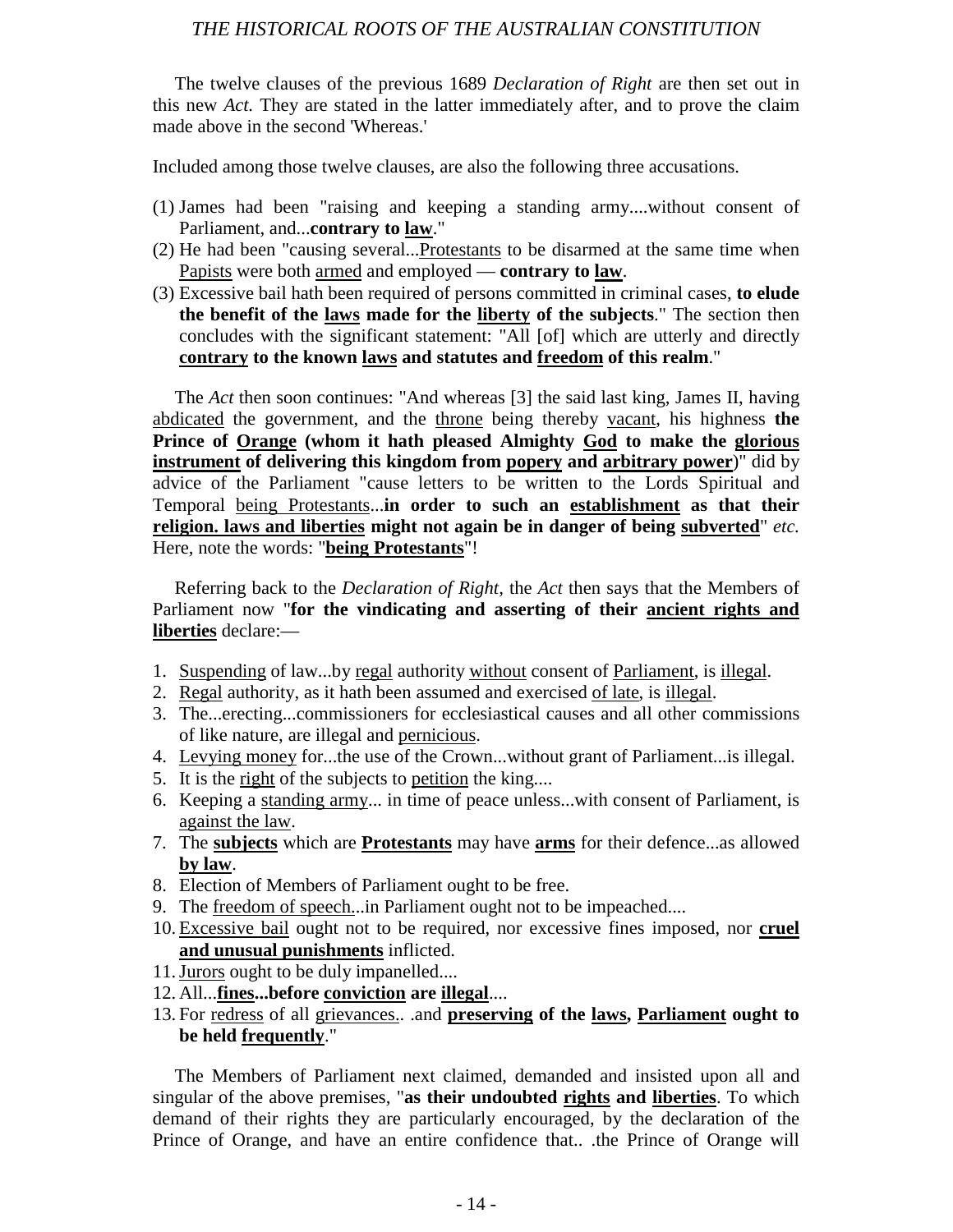perfect the deliverance so far advanced by him, and will still preserve them from the violation of their rights...and from all other attempts upon their religion, rights and liberties."

In the next section, Section II, the succession of the House of Orange is set out through William and Mary, and also through the latter's sister "Princess Anne of Denmark." Then, in Section III, the oaths of allegiance and supremacy are set out. To wit: "I, A.B., do sincerely promise and swear that I will be faithful and bear true allegiance to their majesties King William and Queen Mary: So help me God." And: "I, A.B., do swear that I do from my heart abhor, detest and abjure as impious and heretical, that damnable doctrine and position that princes excommunicated or deprived by the pope... may be deposed or murdered by their subjects.... I do declare that no foreign prince...or potentate hath or ought to have any jurisdiction...or authority ecclesiastical or spiritual within this realm: So help me God!" No U.N. Conventions or World Heritage Treaties!

Sections IV to VIII are not particularly relevant to our discussion. Section IX, however, then states "it hath been found by experience that it is inconsistent with the safety and welfare of **this Protestant kingdom** [note well: "this **Protestant** kingdom" as well as "this Protestant **kingdom**"!] to be governed by a **popish prince...or by any king or queen marrying a papist**." Consequently, Parliament resolves "**that all and every person... [as shall] hold communion with the see or Church of Rome or shall profess the popish religion...shall be excluded and be for ever incapable to...inherit...the crown and government of this realm." Prince Charles — note well!** 

Section X before the last three Sections (XI to XII) which are not here relevant then states "that every king and queen of this realm who at any time hereafter shall come to and succeed in the imperial crown of this kingdom shall on the first day of the meeting of the first parliament next" — make a **Protestant Profession of Faith** before the officer "who shall administer the coronation oath to him or her." Namely, the one to be crowned shall "make, subscribe and audibly repeat the declaration made in...*An Act for the more effectual preserving the King*'*s Person and Government by disabling Papists from sitting in either House of Parliament."*

J.H. Stephen observes in his famous *Commentaries on the Laws of England* that **all aspects** of the *Bill of Rights* antedated it. Indeed, they antedated even the 1215 *Magna Carta* itself. Our monarchs are required to uphold the long-standing Common Law of which the 1689 *Bill of Rights* is only a summary.

As Mayes's *Parliamentary Practice* insists — there was **nothing at all new** in the 1689 *Bill of Rights.* Indeed new, however, would be the Australian Socialist Opposition's proposed new Bill of Rights — alias their "Great Leap Forward"(?) into the great unknown.

#### **The establishment of the Common Law in Australia**

University of Queensland Law Professor Lumb states in his book *Australian*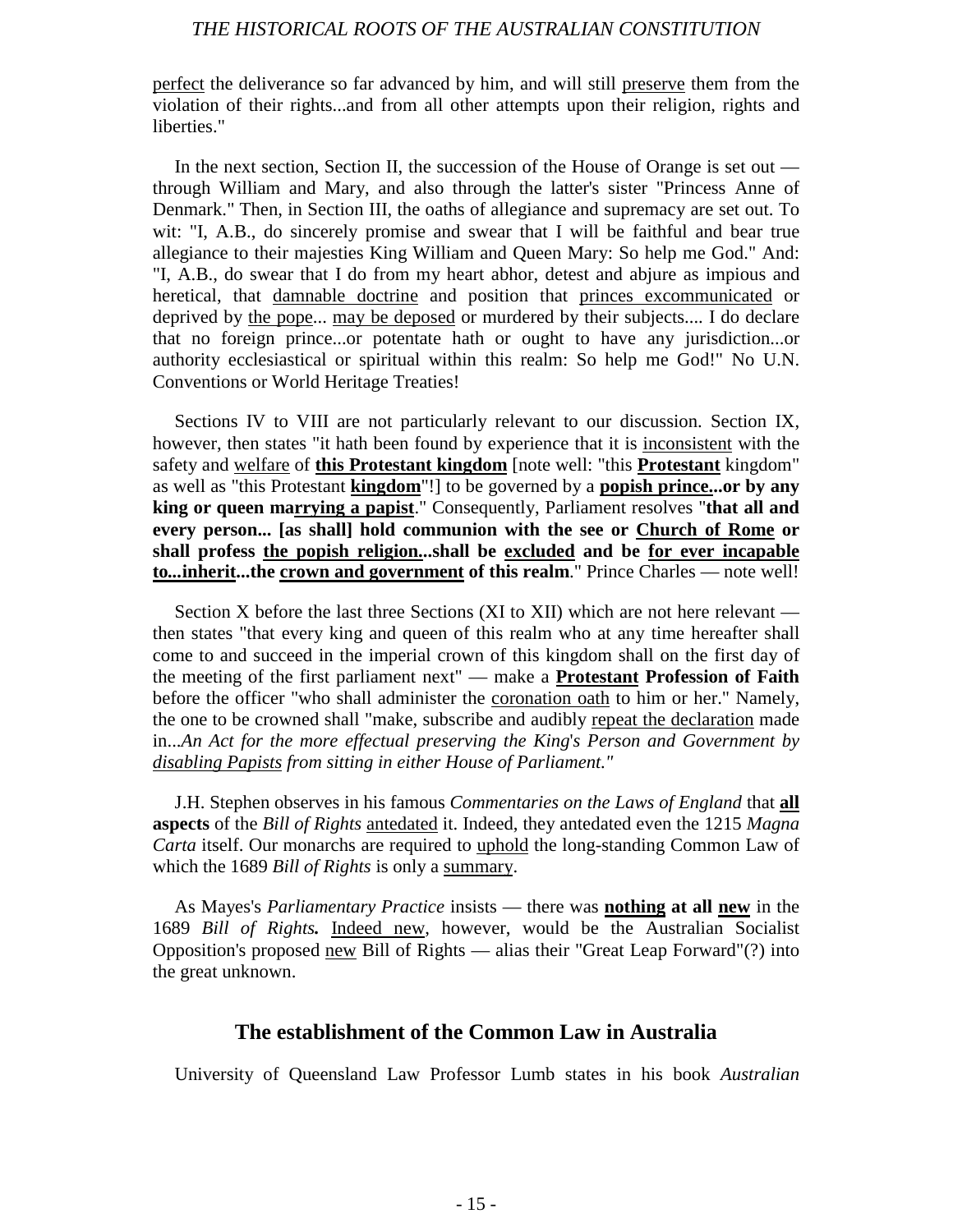*Constitutionalism*52 that the rights of *Magna Carta* were those also of the Britons who from the eighteenth-century onward would settle in Australia. Blackstone's outline of the *British Constitution* would influence profoundly also the Australian Colonies. Common Law would govern them in 1788*f* — and also at the establishment of the Commonwealth of Australia in 1900.

With the establishment in 1788 of the first British Colony in Australia — Governor Phillip upheld the **Bible's Decalogue** especially in **public life**. He granted full liberty of conscience, and also the free exercise of all religious worship not prohibited. Yet — even according to the radical Professor Manning Clark<sup>53</sup> — Phillip caused the laws against blasphemy, profaneness, adultery, fornication, polygamy, incest, profanation of the Lord's Day, swearing and drunkenness to be executed rigorously.

Phillip was succeeded by Governors Hunter,<sup>54</sup> Macquarie,<sup>55</sup> and Brisbane.<sup>56</sup> All of them were godly Christians — as too was Tasmania's first Lieutenant-Governor, Colonel Arthur. $57$ 

Blackstone had pointed out<sup>58</sup> that British settlers even in a previously-inhabited region with no proclaimed system of law, bring with them as much of the English Common Law as is applicable to the condition of the new colony. New South Wales and all the later colonies in Australasia were such regions. Thus the 1978*f* High Court of Australia case of *State Government Insurance Commission* v. *Trigwell*, 59 and even the 1990*f Mabo cases*. 60

A Legislative Council was set up in 1823, and given power to make any laws (in harmony with Common Law) for New South Wales. The latter included what later became the separate States of Tasmania, Victoria, Queensland and much of South Australia and of the Northern Territory.

In that whole region, modified British Common Law alone then held sway — and still does. Too, with the setting up of the New South Wales Legislature in 1823, the dominant significance of the **Christian** religion within the Colony continued.<sup>61</sup> See the case of *Wylde* v. *Attorney-General*. 62 (1948). And since Britain in 1829 took possession also of Western Australia as such, the **whole** of the Australasian Continent has been under modified British Common Law — down until today.

Also the tremendous political influence in Australia of the famous evangelical<sup>63</sup>

<sup>52</sup> Butterworths, Brisbane, 1983, pp. 24*f*. <sup>53</sup> As cited by G. McLennan in his *Understanding our Christian Heritage*, Christian History Research Institute, Orange NSW, n.d., p. 9.<br>
<sup>54</sup> Wood, pp. 54*f*.<br>
<sup>55</sup> C.M.H. Clark: *A History of Australia*, University Press, Melbourne, I pp. 269 & 280*f*.<br>
<sup>56</sup> Ib., II pp. 21-23.<br>
<sup>57</sup> Ib., II p. 110.<br>
<sup>88</sup> Op. cit., I p. 1

<sup>&</sup>lt;sup>60</sup> N. Lee: Australian Common Law and Tribal Title, 5th revision, 1993, pp. 1-45.<br><sup>61</sup> A.C. Castles: An Australian Legal History, 1982, pp. 46 & 67f.<br><sup>62</sup> Wylde v. Attorney-General (1948) 78 C.L.R. 224 & 257.<br><sup>63</sup> R.S. W Brunswick Vic., 1989, p. 34.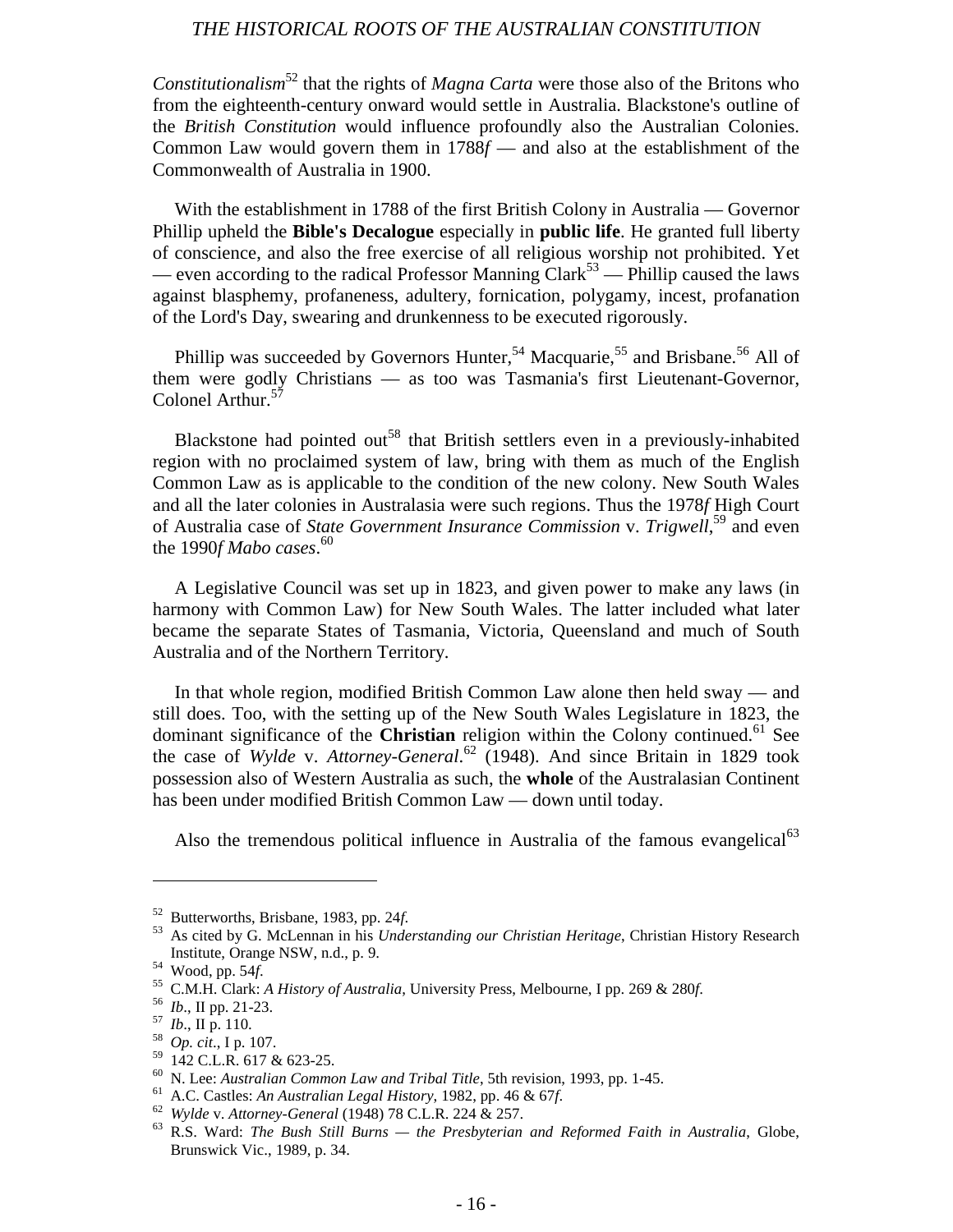Presbyterian, Rev. Dr. John Dunmore Lang, should be noted. He arrived in Sydney during 1823, and secured immigrants in whom religion and industry would be displayed.<sup>64</sup>

He was instrumental in the enactment of a new *Constitution* for New South Wales in 1855, just four years after Victoria and still four years before Queensland separated from the First Colony. He thoroughly favoured local and decentralized government here. So too did Queen Victoria.

When Captain Cook claimed the South Pacific for Britain in the 1770s — his sovereign asserted control as a professedly Christian ruler. This was again seen at the coronation of Queen Victoria, during whose reign our *Australian Constitution* was enacted. Also at the coronation of the present Christian and Trinitarian Queen of Australia in 1953, the same historic oath was uttered: $65$ 

"Our gracious Queen, we present you with this Book, the most valuable thing that this world affords. Here is wisdom. This is the Royal Law.... With this sword — do justice; stop the growth of iniquity; protect the holy Church of God.... Receive this orb set under the cross, and remember that the whole World is subject to the power and empire of Christ our Redeemer!

"Almighty and everliving God..., save and defend all Christian kings, princes, and governors, and specially Thy servant...our queen: that under her, we may be godly and quietly governed [*cf*. First Timothy 2:1-2]; and grant unto her whole council, and to all that are put in authority under her, that they may truly and indifferently minister justice, to the **punishment** of wickedness and **vice**, and to the **maintenance** of Thy **true religion** and **virtue**!" Romans 13:4 & James 1:27 & 2:8-12.

The framework of this Coronation Oath has hardly changed for over a thousand years. That used for the Anglican Christian Queen Elizabeth II of Australia in 1953 devolves directly — *via* that used at the Coronation of the Presbyterian Christian King William III in 1689 — from that used at the Coronation of the Pre-Reformational Christian King Edgar at Bath in 973 A.D., and probably also even further back than that.

This Oath therefore bears not a denominational but a **Pan-Christian** character also throughout the last millennium, right down to our twenty-first century. Its "**true religion**" is therefore "the **Christian** Faith." And this, Queen Victoria took pains to remind Queensland's Governor in 1859.

As quoted in the 1990 *Mabo case*, 66 Queen Victoria instructed the first Governor of Queensland: "Promote religion and education among the native inhabitants of our said Colony!... Protect them in their persons and in the free enjoyment of their possessions! ... Do by all lawful means prevent and restrain all violence and injustice which may in any manner be practised or attempted against them! ... Take such measures as may appear to you to be necessary for their conversion to the **Christian**

<sup>64</sup> R. Bardon: *Centenary History of the Presbyterian Church of Queensland 1849 to 1949*, Smith & Paterson, Brisbane, 1949, p. 12.<br>
<sup>65</sup> McLennan, pp. 42f.<br>
<sup>66</sup> S.C. 90/409 (O.S.C. 1990 Vol. 14 No. 409, II p. 5): emphases by N. Lee.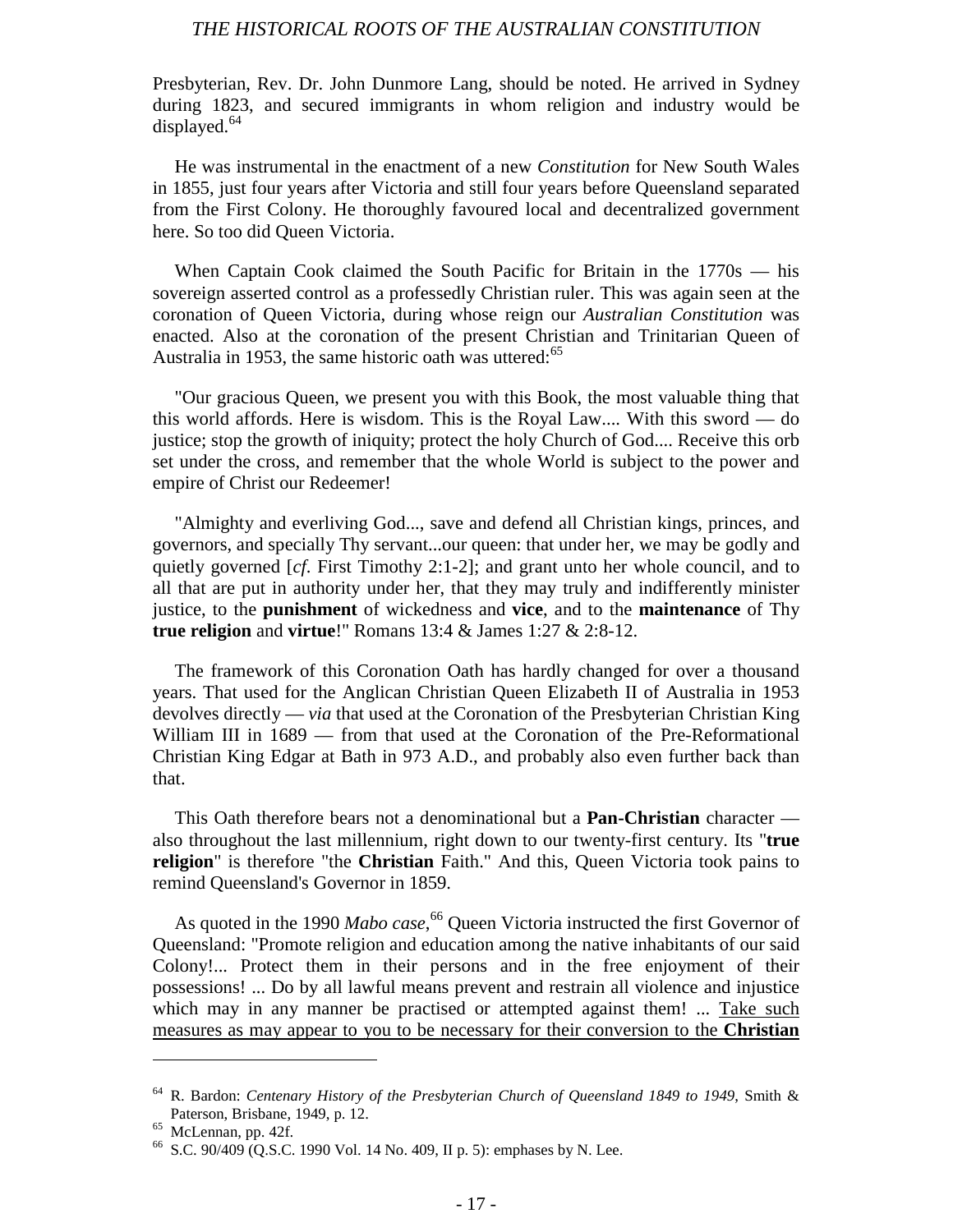Faith, and for their advancement in civilization!"

## **Christian influences in Australia before and in her 1900** *Constitution*

In Australia, there has been even judicial recognition that Christianity is part of the law of the land. Thus, for example, in the 1866 New South Wales case of *Regina* v. *Murphy*. 67

Also in *ex parte Thackeray* (1874), it was stated that the **Law of God** is part of the law of the Colony of New South Wales. It was held:<sup>68</sup>

"We, the colonists of New South Wales, 'bring out with us' (to adopt the words of Blackstone) this first great Common Law maxim distinctly handed down by Coke and Blackstone and every other English judge long before any of our colonies were in legal existence or even thought of, that 'Christianity is part and parcel of our general laws'; and that all the revealed or divine law, so far as enacted by the Holy Scriptures to be of universal obligation, is part of our colonial law — as clearly explained by Blackstone, Vol. I, pp. 42-3; and Vol. IV., pp. 43-60.

"If any person educated in the Christian religion or professing the same shall by writing, printing, teaching or advised speaking deny any one of the Persons in the Holy Trinity to be God, or maintain that there are more Gods than one — he shall undergo...penalties and incapacities.... Blasphemy against the Almighty by denying His being or providence; or by contumelious reproaches of our Saviour Christ...[and] all profane scoffing at the Holy Scripture or exposing it to contempt and ridicule...are offences punishable at Common Law by fine and imprisonment or other infamous corporal punishment. For **Christianity** is part of the **law**."

In the vital 1884 New South Wales case of *Regina* v. *Darling & Others*, on appeal, Chief Justice Martin stated: $69$  "An opinion has been expressed that the Christian religion in any of its forms is not recognised by the law of this country. **No greater mistake can be made**. It has been frequently and correctly stated both in England and here that **Christianity** is **part** of the **Common Law**.... Christianity is part of the Common Law...**of this Colony**."

From then onward, both France and Germany pursued an aggressive expansionistic imperialism in the South Pacific. To the Australian Colonies, especially after 1885, the common needs of their defence and trade became very pressing. Constitutional confederation was seen to be the right road ahead.

In 1885, the 'Father of the Federation' Sir Henry Parkes declared:<sup>70</sup> "We are a British people — are pre-eminently a **Christian people**.... Our laws, our whole system of jurisprudence, our *Constitution*...are based upon and interwoven with **our Christian belief**."

<sup>&</sup>lt;sup>67</sup> R. v. Murphy, Wilke Aust. Mag. 757 (cited in R. v. Darling, NSWLR 884 5 at 407-10).<br><sup>68</sup> Ex parte Thackeray, 13 S.C.R. (N.S.W.) 1 & 61 per Hargrave J.<br><sup>69</sup> R. v. Darling NSWLR 884 5, 405 & 411 (emphases by N. Lee).<br><sup></sup>